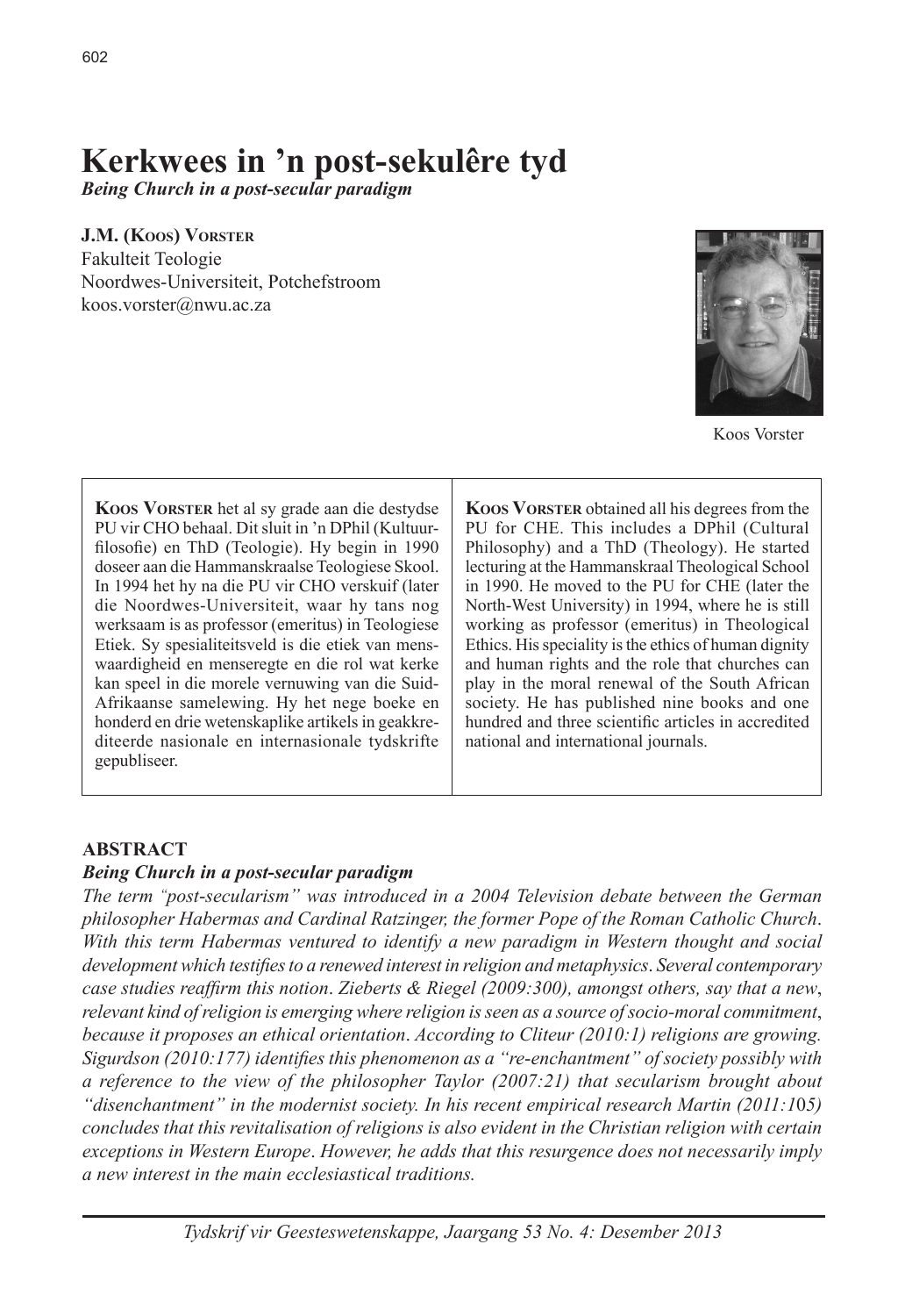*This new development follows an era in Western Europe where the validity of Theology as a science*, *the authority of the Bible and ecclesiastical Creeds and Confessions have been questioned to a large extent*. *Post*-*Apartheid society in South Africa seems to follow the same route*. *The attempt by the Theologies of Secularism initiated by Cox (1967) and the Political Theologies of the seventies and eighties of the previous century to address the decline of Christianity did not stem the flow of secularism*. *How valid is it then to take the notion of an emerging post*-*secular paradigm seriously and to expect a revitalisation of Churches of the European Protestant tradition in South Africa? And, if so, what are the prerequisites for such a revitalisation? The centraltheoretical argument of this research article is that such a change is possible*. *Churches in South Africa can be enriched by the post*-*secular paradigm when the confession of the church as the community of believers is revisited and explored in the various major ecclesiastical traditions.*

*The emergence of post*-*secularism is a valid point of view and can be seen as a result of the post*-*modernist condition that Lyotard (1991:XXIII) identified in Western culture. Postmodernism scrutinised the dominance of reason and the existence of absolute truths. Spirituality became a plausible feature in modern life as well as the role of religions and religious experience*. *Postmodernism brought people and their deeper emotional and spiritual needs into view and created the humus for the development of personal identity, deep relations and true humanity.*

*Western Christian Churches in South Africa are thus confronted by a new post*-*secular reality where people are in search of new answers, forms of worship, ways of relating and experiencing*. *Institutionalism*, *formalism and traditions are no longer answering the needs of the new spiritual environment proposed by post*-*modernism and post-secularism*. *This research proposes that the communion character of the church should be revisited and utilised in order to create a plausible religious climate for the post-secular society and its needs.*

*The biblical metaphors of the church as the people of God; the body of Christ and the Temple of the Holy Spirit provide the foundation for such a climate*. *These metaphors emphasise the relational character of the church where people can experience a deep spiritual relation with God and with others. As a witnessing community the church can engage in dialogue with other moral agents in solving the major problems of the modern environment. As a communion of believers the church can function as a therapeutic community where the destitute*, *the poor and the suffering can find healing and hope by way of entering into living relationships. Furthermore, the church as a community of believers should act as a community of character (Hauerwas 1981:42), which, by way of example, can give moral guidance in the process of strengthening the moral fibre of the post*-*secular society*. *It may be possible that a re*-*assessment of the church as a community can provide the keys to open a new dynamic future for the church. As long as the church can nurture such a sense of community it will be relevant in the post*-*secular society.*

- **KEY WORDS:** Body of Christ, Christian Churches, communion of believers, Lyotard, metanarratives, modernism, moral community People of God, post-modernism, post-secularism, secularism, Temple of the Holy Spirit, therapeutic community, transcendent
- **TREFWOORDE:** Christelike kerke, gemeenskap van die gelowiges, Liggaam van Christus, Lyotard, meta-narratiewe, modernisme, morele gemeenskap, postmodernisme, sekularisme, Tempel van die Heilige Gees, terapeutiese gemeenskap, transendente, volk van God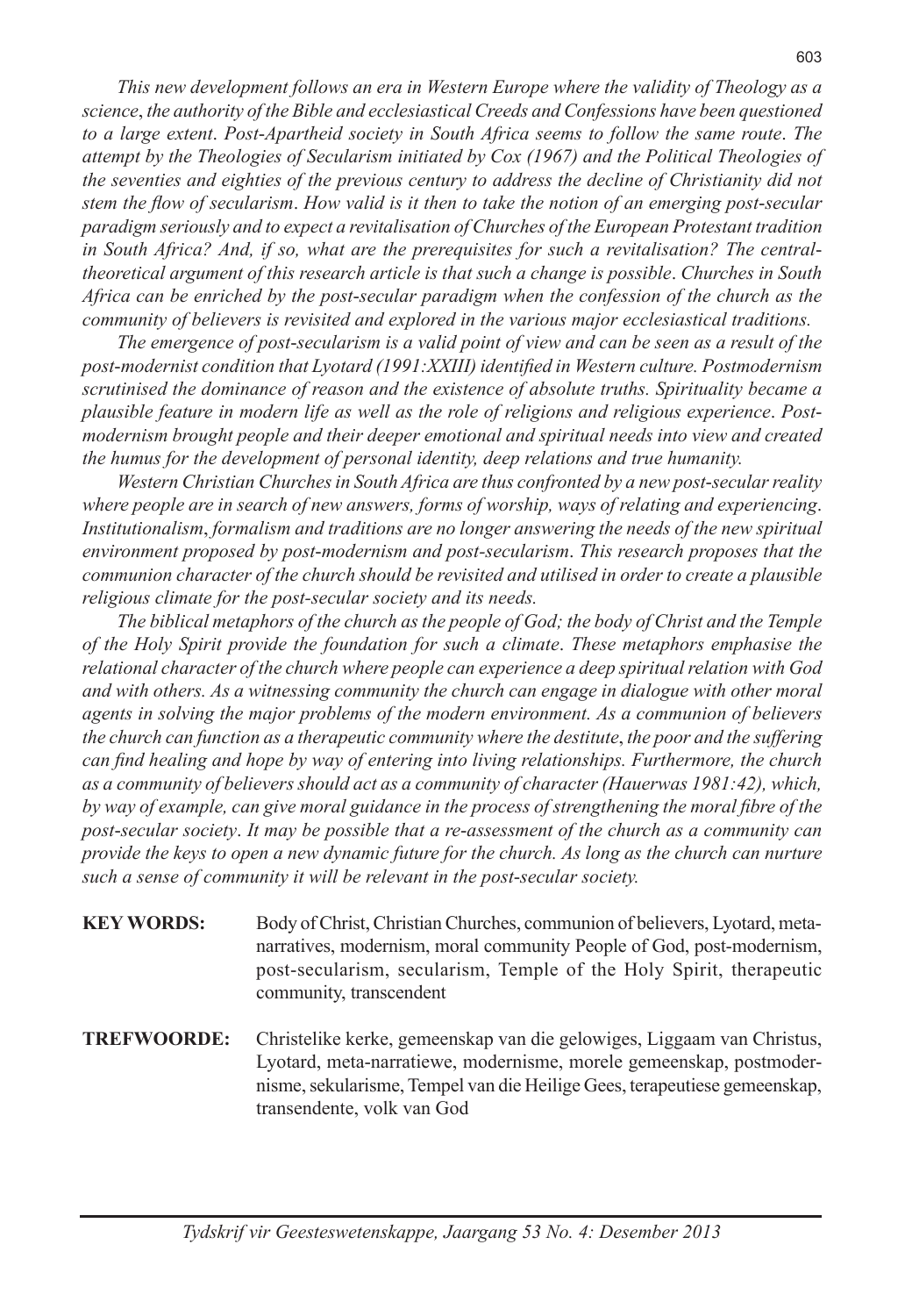# **OPSOMMING**

In 'n televisiedebat in 2004 tussen die Duitse filosoof Habermas en kardinaal Ratzinger, die voormalige Pous van die Rooms-Katolieke Kerk, is die term *post*-*sekulêr* aan die orde gestel. Met hierdie term het Habermas gepoog om 'n nuwe paradigma in die Westerse denke en sosiale ontwikkeling, waarin 'n nuwe belangstelling in religie en metafisika na vore kom, te identifiseer. Verskeie kontemporêre gevallestudies bevestig hierdie aanname. Zieberts & Riegel (2009:300), onder andere, beweer dat 'n nuwe vorm van religie besig is om te ontwikkel waarin religie gesien word as 'n onmisbare relevante bron van moreel-gefundeerde sosiale betrokkenheid. Dit is so omdat religie in 'n tyd van morele verwarring gevestigde waardestelsels bied. Hulle kom tot die gevolgtrekking dat hierdie proses nie noodwendig 'n nuwe belangstelling of herlewing van die hoofstroom-tradisionele kerke impliseer nie. Die sentraal-teoretiese argument van hierdie artikel is dat sodanige herlewing van Westerse Christelike kerke in die nuwe opkomende paradigma wel moontlik kan wees. Kerke uit die Westerse Protestantse tradisie in Suid-Afrika kan by die herlewing van godsdiens baat vind indien die belydenis van die kerk as "gemeenskap van gelowiges" weer aan die orde gestel en uitgebou word as 'n sentrale aspek in die verskillende kerkmodelle wat in hoofstroomkerke gehandhaaf word. Die aandag word op die betekenis van die volgende Bybelse metafore gevestig: "Volk van God; Liggaam van Christus en Tempel van die Heilige Gees". Daaruit word afgelei dat die kerk primêr 'n gemeenskap van mense is. Hierdie gemeenskapskarakter moet ontwikkel word sodat die kerk onderskeidelik kan funksioneer as 'n getuigende gemeenskap in dialoog met ander; as 'n terapeutiese gemeenskap met 'n helende bediening; en as 'n morele gemeenskap wat as voorbeeld kan dien van versoening wat bo sosiale verskille uitreik. Dialoog, 'n helende bediening en versoening kan die relevansie van bogenoemde kerke in die post-sekulêre paradigma verhoog.

## **INLEIDING**

Sedert die gesprek op televisie tussen die Duitse filosoof Habermas en die Rooms-Katolieke kardinaal Ratzinger, die voormalige Pous (Habermas & Ratzinger 2005), in Januarie, 2004, het die debat oor die term *post-sekularisme* die verbeelding van baie filosowe, teoloë en sosioloë aangegryp (Habermas 2008:17; en Habermas 2010:18). Die begrip *post*-*sekularisme* is deur Habermas aan die orde gestel en beskryf die merkbare oplewing van mense se belangstelling in die transendente, die metafisiese en in spiritualiteit. Volgens Cliteur (2010:1) is godsdienste besig om te groei. Sigurdson (2010:177) noem hierdie verskynsel 'n "re-enchantment" (herbekoring) van die samelewing in 'n klaarblyklike verwysing na die filosoof Taylor (2007:21) se beskouing dat sekularisme 'n "dis-enchantment" (ontgogeling) in die lewe van die moderne mens teweeggebring het. In 'n baie onlangse publikasie waarin die gegewens van baie empiriese ondersoeke oor die verskynsel bespreek word, kom Martin (2011:105) tot die bevinding dat die Christelike geloof ook, as deel van hierdie proses, besig is om te groei, behalwe in Wes-Europa.

Zieberts & Riegel (2009:293) het vroeër 'n ander siening oor Wes-Europa die lig laat sien. Hulle baseer hulle eie konklusie op internasionale empiriese data en sê dat daar in Wes-Eurpoa 'n herlewing van die Christelike geloof te bespeur is, en dui aan dat daar verskeie aanwysers is dat godsdienste toeneem in relevansie. Hoewel die nuwe belangstelling, volgens hulle, nie uitloop op groter deelname aan die tradisionele kerke nie, is dit "a new, relevant kind of religion where religion is seen as a source of socio-moral commitment because it proposes an ethical orientation" (Zieberts & Riegel 2009:300).

Die sydelingse opmerking van Zieberts en Riegel oor die bevinding dat die oplewing in die Christelike geloof in Wes-Europa nie lei tot 'n nuwe belangstelling en groter betrokkenheid by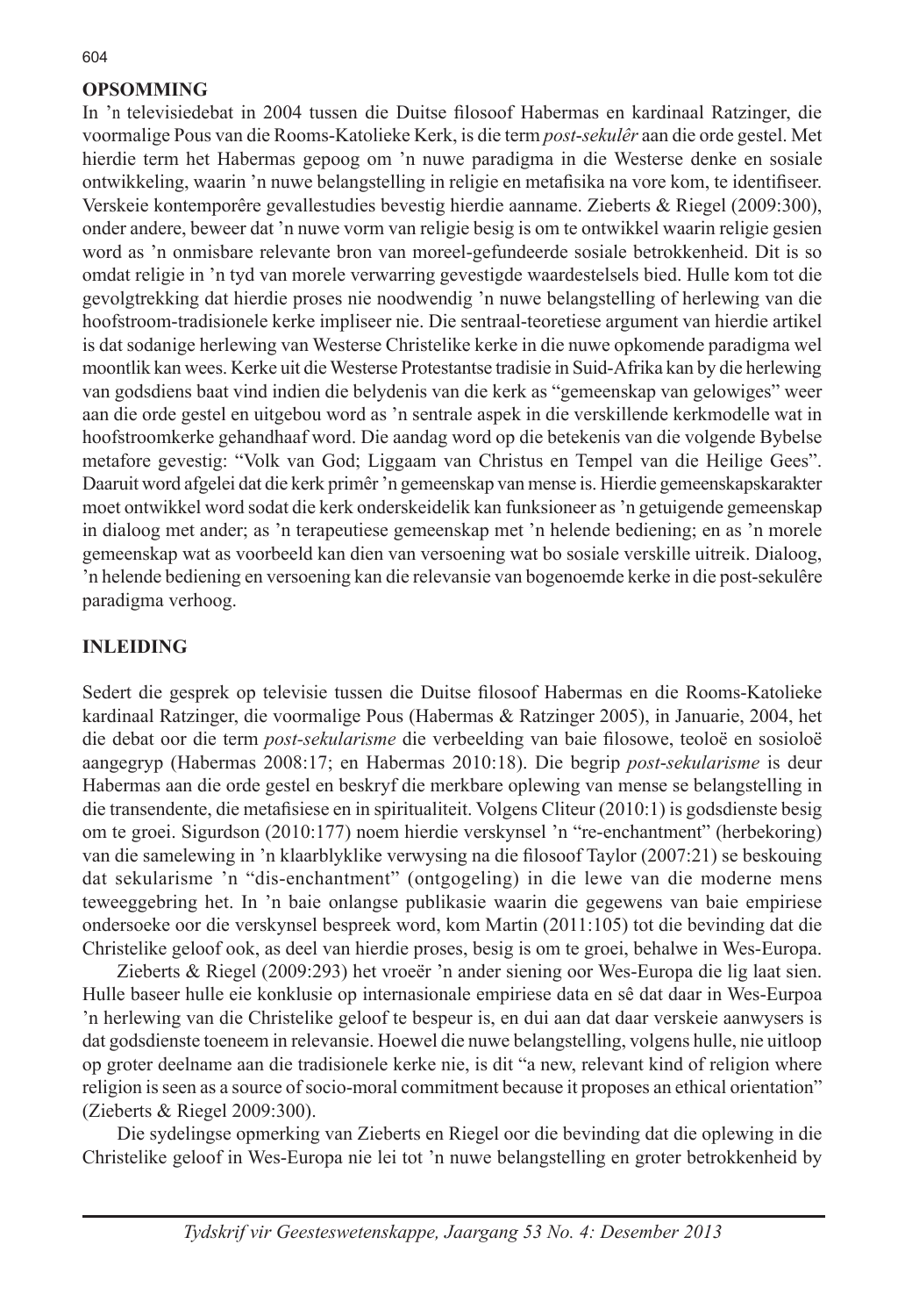die tradisionele kerke nie, verdien besondere aandag. Dit is belangrik omdat die Europese kerklike tradisies diep ingeweef is in die Suid-Afrikaanse samelewing en omdat gebeure in Europa ook hier neerslag vind. Hierdie opmerking is die fokus van hierdie artikel en die volgende vraag word ondersoek: "Hoe moet die tradisionele Westerse kerke in Suid-Afrika hulleself reformeer om die uitdagings van 'n klaarblyklike opkomende post-sekulêre milieu te akkommodeer en relevant te bly in die uitbou van die Christelike geloof, moraliteit en lewenstyl hier te lande?"1 Die sentraalteoretiese argument is dat hierdie kerke meer relevant kan wees as hulle as profetiese gemeenskappe op 'n verduidelikende en betrokke wyse deelneem aan die diskoers oor God, as hulle optree as aktiewe geloofwaardige etiese gemeenskappe in die samelewing, en as hulle kan dien as bewoë terapeutiese gemeenskappe vir soekende en neergeboë mense.

Om die saak te verduidelik, word eers by wyse van 'n sosiale analise enkele opmerkings gemaak oor die invloed van sekularisme op die Westerse Protestantse Christelike kerke in Europa en die neerslag daarvan in Suid-Afrika gedurende die tweede helfte van die vorige eeu. Daarna word die opkoms van die post-sekulêre paradigma as 'n nuwe tendens aan die orde gestel. Ten slotte word die aandag gevestig op die moontlike wyse waarop hierdie kerke hulleself kan reformeer om die nuwe tendens te akkommodeer en steeds relevant te bly in die uitbou van die Christelike geloof, moraliteit en lewenstyl.2

# **IN DIE GREEP VAN SEKULARISME**

Die invloed wat die proses van sekularisme uitgeoefen het, het algaande duidelik geword uit die kerk se verlies aan sosiale betekenis en rol in Westerse samelewings. Kerke het oor die algemeen onder die druk van sekularisme betekenis verloor en al minder mense het hulleself met kerke begin identifiseer. 'n Proses van ontkerkliking het ingetree. Hierdie proses het oor die afgelope ses dekades in Wes-Europa toegeneem en spoel tans oor na die Westers georiënteerde samelewings dwarsoor die wêreld.

Brown (2004:29) en McLeod (2004:3) beskou die sestiger dekade van die twintigste eeu as die draaipunt in mense se assosiasie met die hoofstroom kerke. Met gebruik van verskeie meetinstrumente en met inagneming van 'n verskeidenheid sosiologiese en empiriese ondersoeke

<sup>1</sup> Hierdie ondersoek spits toe op die invloed van sekularisme op dieSuid-Afrikaanse kerke wat voortkom uit die Westerse Protestantse tradisies. Dit sluit in die drie Afrikaanse kerke uit die gereformeerde tradisie en die Lutherse, Anglikaanse en Metodiste kerke. Binne hierdie tradisies in Suid- Afrika is daar 'n besliste agteruitgang in kerklike lidmaatskap en betrokkenheid. (Vorster 2013:154). Navorsers soos Hofmeyr (2005:385) en Metogo (2006:7-8) beweer dat Pentekostalistiese groepe sowel as die Afrika Independentistiese groepe wel groei toon, maar vanweë die gebrek aan wetenskaplike empiriese navorsing in hierdie verband is die bewering moeilik om te toets. Hierdie godsdienstige tradisies is egter nie deel van die reikwydte van hierdie artikel nie. Die invloed van sekularisme op die Rooms Katolieke tradisie in Europa word egter ook beskryf omdat dit perspektief gee op wat tans met godsdiens in Europa aan die orde is.

<sup>2</sup> Die paradigmaskuif van 'n sekulêre na 'n post-sekulêre milieu, het die skrywer reeds in 'n vorige artikel uitvoerig bespreek en verduidelik (Vorster 2012b). In hierdie artikel sal na daardie navorsing verwys word sonder om dit weer breedvoerig te bespreek. In 'n ander artikel het die skrywer die eise wat sekularisme aan Christelike etiek stel, behandel (Vorster 2012a). Uiteraard moet sommige gegewens wat in laasgenoemde artikel gebruik is hier weer opsommend aan die orde gestel word ter wille van die vloei van die argument in hierdie artikel. Die resultate van resente navorsing oor die proses van sekularisme en ontkerkliking in Wes-Europa is egter by hierdie sosiale analise bygewerk om 'n beeld te gee van die nuwe milieu waarin kerke hulleself vandag bevind. Teen hierdie agtergrond word dan aandag gegee aan die moontlike uitkoms vir Westerse Protestantse kerke in Suid-Afrika in 'n era van sogenaamde "post-sekularisme".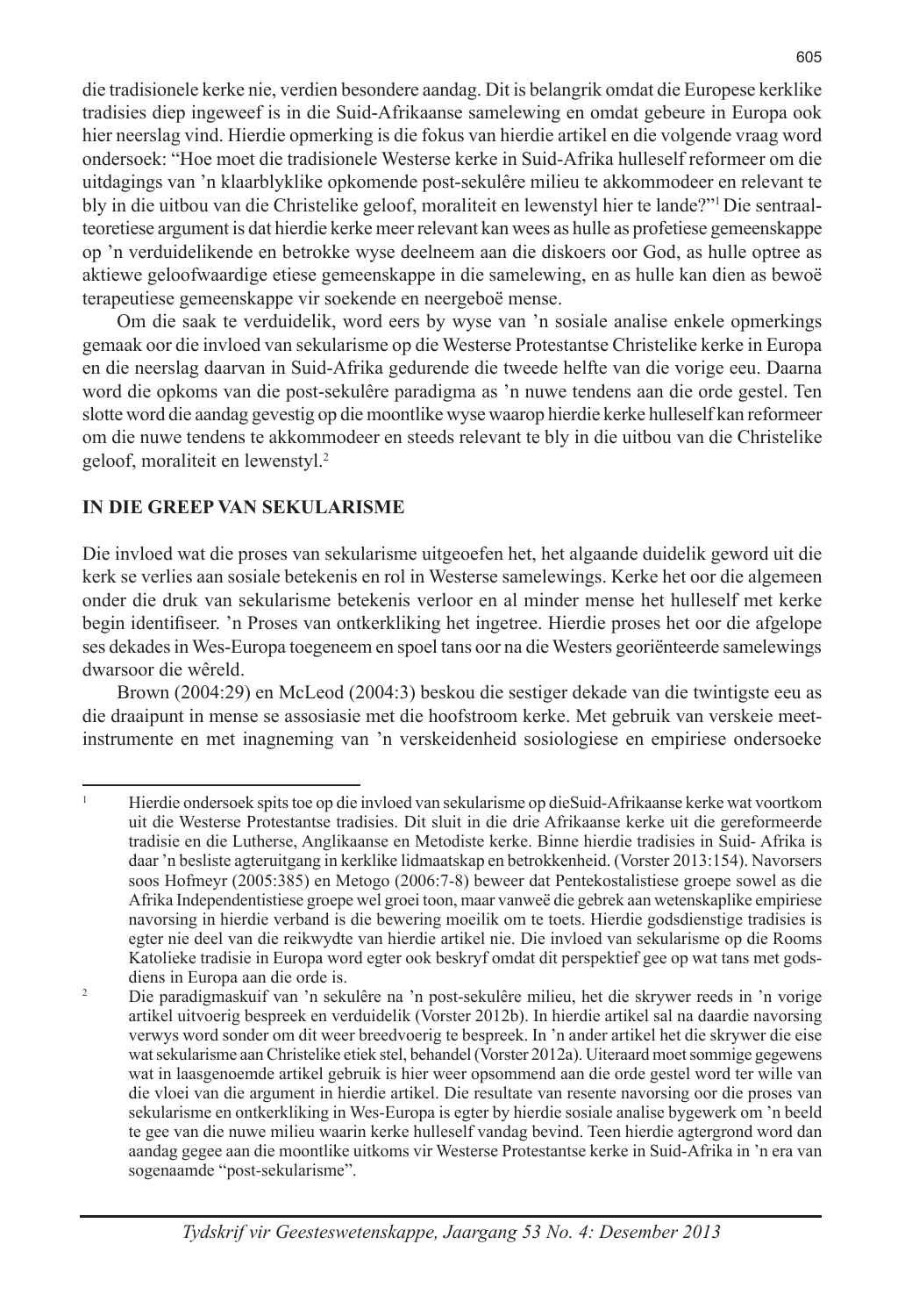betoog Brown dat Brittanje in die sestigerjare meer sekularisme beleef het as in die vorige vier eeue saam. Nooit voorheen het aanwysers so duidelik aangetoon dat religiositeit drasties val nie en nooit voorheen was die dalende lyn so skerp nie. Hierdie proses het in die dekades daarna voortgeduur en is tans nog aan die gang. Sedert 1963 het Brittanje volgens hom die "brave new world" van sekularisme geword en is dit tans nog. Vir die godsdienshistorikus is daar dus nie 'n belangriker periode as die sestigs nie. Hy skryf die draaipunt toe aan die opkoms van die populêre kultuur. Die data wat hy aanbied, is oortuigend genoeg om sy argumente te steun (Brown 2004:31). Hieruit blyk dat veral jongmense se verbintenis tot kerklike aktiwiteite ernstig afgeneem het.

Brown (2004:34) toon verder aan dat die invloed van godsdiens in Brittanje laer gedaal het as in die Rooms-Katolieke lande in Europa en veel laer as in die VSA. Mense het die invloed van godsdiens en godsdienstige praktyke in hulle lewens begin reduseer soos blyk uit die drastiese afname in Christelike huwelikseremonies, doop van kinders, Sondagskool- en erediensbywoning. Die tendens is nog meer opmerklik in die volgende generasie. Daar kan, volgens hom, selfs gepraat word van 'n "mass dissolution" van geloof en godsdiens in Brittanje sedert die sestiger dekade. Die resultate van Brown se ondersoek is belangrik om te oorweeg veral omdat die Verenigde Koninkryk groot invloed uitoefen in ander dele van die wêreld. Met 'n goed ontwikkelde en omvattende media en toegang tot die res van die wêreld asook die globalisering van die Engelse taal, word hierdie sekularisme wêreldwyd uitgedra. Suid-Afrika lê ook deeglik ingebed in hierdie invloedsfeer.

In die Lutherse tradisie het die kerk sedert die Reformasie skouspelagtige groei getoon en groot invloed op die Duitssprekende gemeenskappe uitgeoefen. Die invloed het oor 'n groot deel van Europa versprei en diep ingedring in die lewens van mense en die algemene moraal. In sy historiese oorsig hieroor het Vloemans (1954:168) aangetoon dat die Lutheranisme sedert die Reformasie in Duitsland ongeletterdheid feitlik geheel en al uitgeskakel het en die Duitssprekende gemeenskappe godsdienstig, kultureel, maatskaplik en polities ontwikkel het. Die Lutherse kerk was dinamies betrokke by hierdie proses. Luther se stem het ook wye positiewe reaksie buite die Duitssprekende wêrelddele ontlok. Teologie in Duitsland het besondere hoogtes bereik en wyd invloed oor die hele Wes-Europa uitgeoefen. In 1967 het Moltmann (1967:305) egter opgemerk dat hierdie proses tot 'n einde gekom het en dat die kerk nie meer die invloedsfeer van die samelewing is nie. Volgens hom het die vinnige ontwikkeling van die industriële samelewing die historiese positiewe interaksie tussen kerk en samelewing versteur. Die Lutherse kerke het hulle plek as die lewensbepalende invloedsfeer in die samelewing verloor.

Bo en behalwe Moltmann se opmerkings moet egter ook in gedagte gehou word dat sommige Lutherse kerke met hulle steun aan die Nasionaal-Sosialisme en Hitler se oorlogspoging die kerk in 'n groot vertrouenskrisis geplaas het (Praamsma 1981:145). Die lewe van Bonhoeffer, soos beskrywe in die werk van Metaxis (2010), gee duidelik blyke van die Rykskerk se pro-Nazi sentimente. As gevolg van die opkomende sekularisme en die teleurstelling in die kerk het al hoe meer mense die nodigheid van kerklike betrokkenheid begin bevraagteken. Ontkerkliking en protes-ateïsme het begin toeneem. Die proses van sekularisasie het twee golfslae. Die eerste is die verskynsel van buite-kerklike Christene (Sölle 1967:117). Daarmee word bedoel dat mense wat die kerk verlaat het nie noodwendig die Christelike geloof prysgegee het nie, maar dat hulle deelname aan die kerklike aktiwiteite nie meer beskou het as nodig vir die opbou en uitlewing van hulle geloof nie. Hulle was dus nog Christelik, maar buite-kerklik. Die geslag wat hulle gevolg het, het egter ook die Christelike oortuiging prysgegee. Hulle is dus nie-christelik en nie-kerklik. Die Lutherse kerke, wat eens die kragtige stimulant van Christelike kultuur in Duitssprekende Europa was, het invloed in hierdie gemeenskappe verloor (Nordstokke 1992:479; Martin 2011).

Dieselfde tendense het duidelik geword in die Rooms-Katolieke tradisie in Wes-Europa. Waar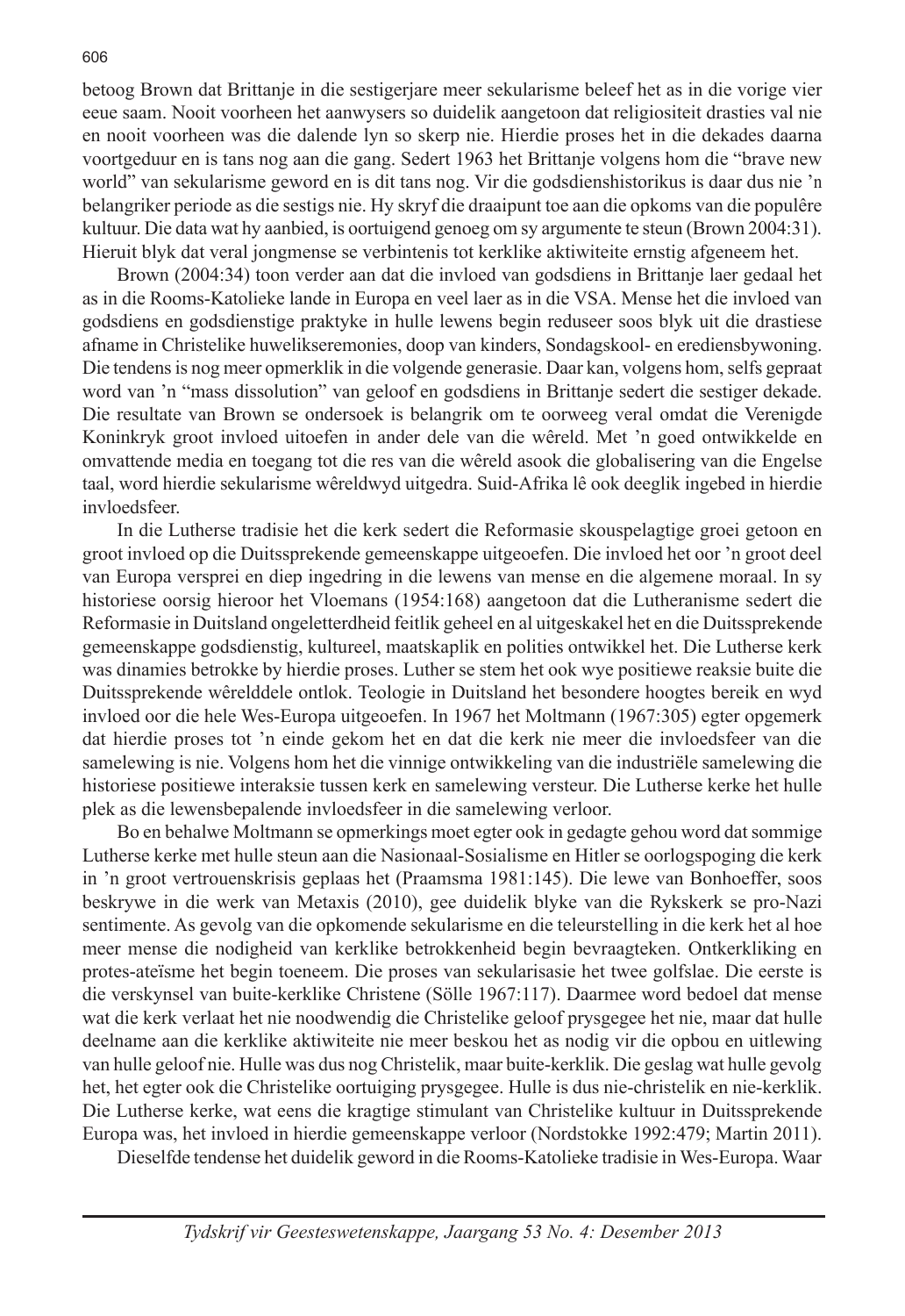die Rooms-Katolieke kerk in die ontwikkelende wêreld gegroei het en toenemende invloed uitgeoefen het, het hierdie tradisie se invloed in Europa getaan. Deur die eeue heen het die Rooms-Katolieke kerk deur periodes van stagnasie en ontwikkeling gegaan en het die kerk groot invloed in die Westerse kultuur uitgeoefen. Die Verligting het hierdie invloed egter getemper. 'n Kerk met baie ou rituele en 'n lang tradisie van outokratiese besluitneming en antieke gebruike het dit moeilik begin vind om die moderniserende wêreld met die ontwikkelende kritiese denke en makro-etiese vraagstukke aan te spreek. Die Vatikaanse konsilies het hierdie probleme probeer aanspreek, maar eintlik net daarin geslaag om die skeiding tussen die Rooms-Katolieke etos en die Westerse samelewing te vergroot. Die eerste Vatikaanse Konsilie (1870) het die rewolusies wat die Verligting veroorsaak het, sterk teengestaan en veroordeel. Die Tweede Vatikaanse Konsilie was meer akkommoderend (Berger 1999:4). Die Rooms- Katolieke kerk wou homself open vir 'n debat met die sekulariserende wêreld (Conzales 1985:359). Daar is gepoog om met die ontwikkeling van 'n nuwe ekklesiologie die rol van die kerk in die samelewing te versterk (Bosch 1979:184). Verskeie Rooms-Katolieke teoloë het in die lig hiervan nuwe bydraes gelewer in 'n poging om die relevansie van die Rooms-Katolieke teologie in die veranderende wêreld te verhoog (Fierro 1977:182). Hierdie pogings het egter nie die erosie wat sekularisme in die Rooms-Katolieke tradisie in Europa aangebring het, gestuit nie (Berger 1999:10). In 'n demokratiserende wêreld het leerstukke soos die gesag en onfeilbaarheid van die pous en die geykte tradisies nie meer die verbeelding aangegryp nie.

In 1969 reeds het die Rooms-Katolieke godsdiens-sosioloog Schreuder (1969:35) met behulp van die sosio-religieuse teorieë van Weber en Troeltsch vasgestel dat die Rooms-Katolieke Kerk in Europa 'n definitiewe verlies aan funksie en betekenis in die samelewing ondergaan het. Die tradisie se invloed in die politieke sfere in Wes-Europa het getaan en die opvoedkundige en terapeutiese funksies van die kerk is vervang met moderne sosiale instellings en die dienste van die sosiale wetenskappe. Soos die geval in die Lutheraanse tradisie was het Rooms-Katolieke gelowiges ook die noodsaak van die kerklike instituut en kerklike rituele vir die opbou van hulle geloof en inrigting van hulle lewens begin bevraagteken. Runia (1978:13) het reeds in 1978 op hierdie tendens gewys. Hy wys daarop dat 71% van Rooms-Katolieke in Europa in 1963 nog reëlmatig aan die Mis deelgeneem het. Hierdie persentasie het in 1975 tot 50% gedaal. In 'n tweede groep het die persentasie van Rooms-Katolieke wat geglo het aan die leerstuk dat Christus die leierskap van die kerk aan Petrus en daarmee aan die pouslike suksessie oorhandig het van 70% in 1963 tot 42% in 1975 gedaal. Die nuwere empiriese navorsing van Martin (2011) dui aan dat hierdie proses van ontkerkliking in die Rooms-Katolieke kerk en die bevraagtekening van Roomse dogmas in Europa net verder toegeneem het. Die Rooms-Katolisisme het in Wes-Europa sy pre-moderne greep op die samelewing verloor en het tans weinig invloed in die politieke en etiese diskoerse.

Dieselfde tendense is opmerklik in die gereformeerde kerklike toneel in Wes-Europa. Hierdie tradisie het in Frankryk feitlik verdwyn en het in Nederland, tradisioneel die bastion van gereformeerde denke en die verspreider van hierdie tradisie na die Ooste, Suid-Afrika en die Verenigde State, ernstig veld verloor as dit gemeet word aan ontkerkliking, invloed in die openbare sfeer en etiese relevansie. Reeds in 1971 het die Nederlandse sosioloog Dekker (1971:5) bevind dat deelname aan kerklike aktiwiteite deur mense afgeneem het en dat 'n ingrypende verandering in die karakter van godsdienstigheid ingetree het. Die kerk het invloed en betekenis in die samelewing verloor. Waar die kerk in die verlede baie invloed in die lewe van Nederlanders uitgeoefen het, het hierdie stand van sake sedert die sestigerjare van die vorige eeu radikaal verander. Mense het probleme ontwikkel met die tydlose beginsels wat in die kerke verkondig is, met monologiese prediking; met die idee van absolute waarheid en die uniekheid van die Christelike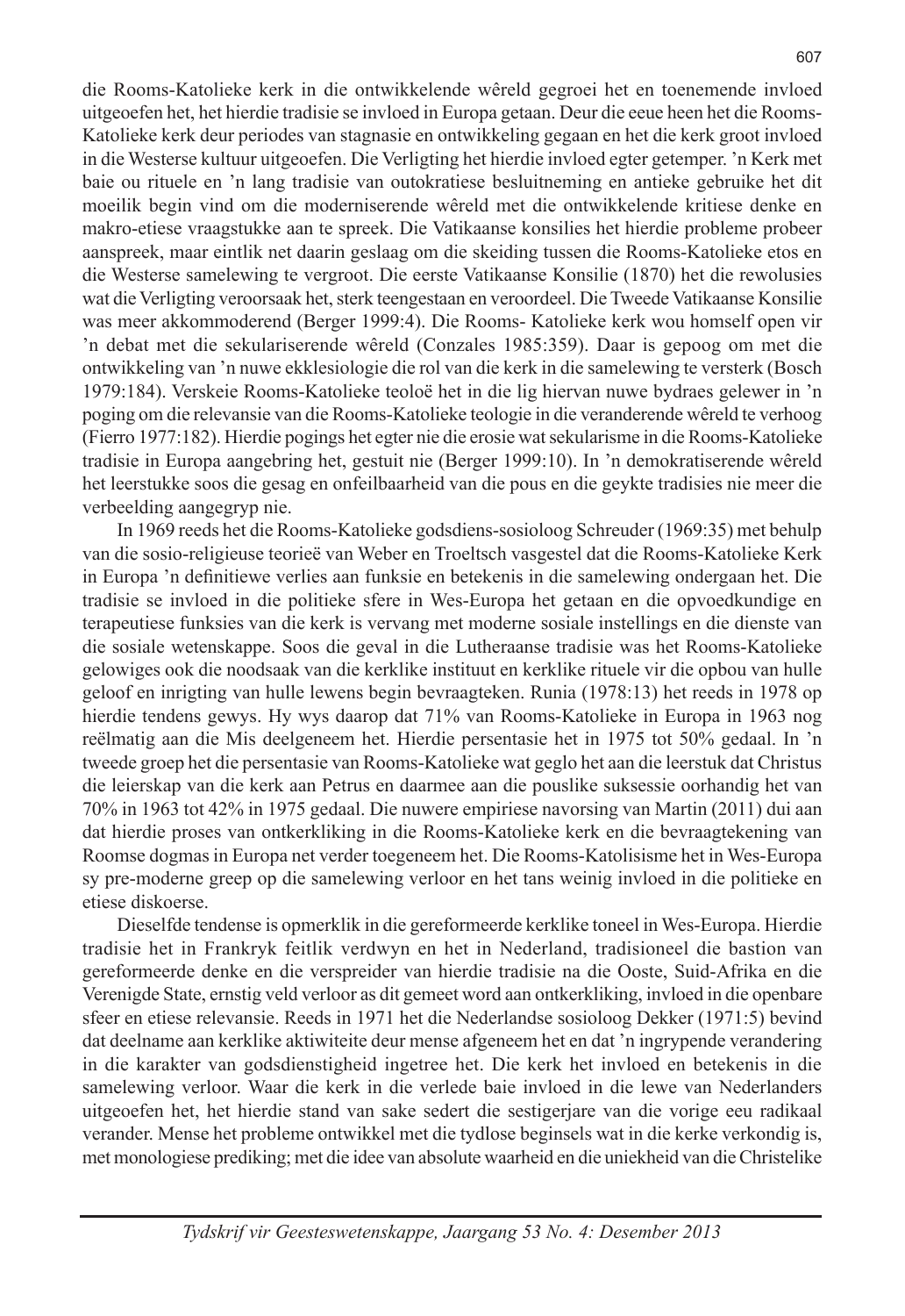etiek. Hierdie tendens het Runia (1978:160) reeds in 1978 raakgesien en aangeteken. In die kringe van die gereformeerde Christene is die tradisionele geloofsartikels toenemend bevraagteken omdat die siening ontwikkel het dat dit nie meer die modernistiese mens aanspreek nie en nie meer 'n appèl maak op die rasionele instelling van mense nie. Die kerk is selfs met suspisie bejeën. Die etikus Kuitert (1992:182, 204) het die kerk beskrywe as 'n teleurstelling en as 'n self-genoegsame, arrogante, afdwingende en materialistiese magsinstituut. Volgens hom het hierdie instelling, in die woorde van Nietzsche, die "graf van God" geword. Sekularisme in Nederland het sodanige afmetings aangeneem dat navorsers soos Verboom (1991:115) en Dekker (1991:135) selfs van die "ondergang van God" in Nederland praat.

Verskeie deelnemers aan die 2013-konferensie by die Radboud Universiteit in Nederland oor die oorsake en gevolge van sekularisasie in Nederland, ondersteun so 'n gevolgtrekking. In sy bespreking en vergelyking van die sekularisasie paradigma van Weber en die aanbodteorie in die sekulariseringsproses kom die godsdiens-sosioloog De Graaf (2013:22) tot die gevolgtrekking dat die proses van sekularisme in Nederland onverminderd voortgaan. Hy verwys na verskeie empiriese ondersoeke wat duidelik aantoon dat die tendens voorkom in ontkerkliking en in maatskaplike aksies soos vrywilligerswerk in die burgerlike gemeenskap sowel as in die stempatrone vir tradisionele Christelike politieke partye. Becker (2013:37) deel hierdie siening. Na sy behandeling van die resultate van verskeie empiriese ondersoek gee hy die volgende gegewens. "In 1970 was 60% van Nederlanders nog lidmaat van 'n kerk. In 2010 is hierdie syfer gehalveer tot 30%. Die gemiddelde daling was ongeveer 0.7% per jaar". Dit moet nou waarskynlik geag word dat die aantal kerklidmate sal daal tot 'n baie lae niveau. As rekening gehou word met die gemiddelde daling van 0.7% beteken dit dat die aantal kerklidmate oor die volgende 20 jaar verder sal halveer tot ongeveer 15%. Kerklike statistiek vertoon volgens Becker (2013:38) 'n soortgelyke patroon. Hy behandel die siening dat daar 'n stagnasie in die daling te bespeur is, maar kom dan tot die gevolgtrekking dat "die aanhang van die kerke bly wegsmelt".

Die proses van sekularisasie in Europa, soos dit in Nederland afspeel, spoel ook oor na die Westers-georiënteerde deel in Suid-Afrika. Wat twee dekades opmerklik was in Nederland soos dit toe deur Runia beskrywe is, kom nou ook voor op die Suid-Afrikaanse gereformeerde kerklike toneel. Die debatte oor die sin van monologiese prediking, geloof aan wonders en leerstukke met 'n metafisiese inslag soos die Drie-eenheid van God en die menswording van Christus; sy opstanding, hemelvaart en wederkoms en die gesag van die Bybel word in toenemende mate bevraagteken. Hierdie bevraagtekening vind nie net neerslag in die debatte in die openbare pers nie, maar vind ook plaas in teologiese besinning onder die vaandel van 'n beweging genoem "die Nuwe Hervorming" (Wolmarans 2002:63; Craffert 2002:67). Voorts het Christelike moraal 'n kwynende invloed op die kultuur van hierdie komponent van die Suid-Afrikaanse samelewing. Soos in Wes-Europa begin die verbruikerskultuur die kulturele etos van die gemeenskap domineer. Ontkerkliking vind in al die gereformeerde kerklike tradisies plaas. 'n Vergelykende ondersoek oor religieuse ervaring en kerklike betrokkenheid onder gereformeerdes in Suid-Afrika en Nederland in 1993 het sekere ooreenkomste maar ook merkwaardige verskille aangetoon (Pieterse, Scheepers & Van der Ven 1993:20). Verminderde betrokkenheid in kerklike aktiwiteite, bevraagtekening van konfessies, die kerk se verlies aan betekenis en blote ontkerkliking, soos dit sedert die sestigerjare in Nederland voorgekom het, het ook in Suid-Afrika sigbaar geword. Dat hierdie proses in intensiteit toegeneem het, is duidelik aangetoon in die werke van Muller en Smit (1992:652), Hendriks (1992:7) en (1996:70) en die gereelde opgedateerde informasie wat die Nederduits Gereformeerde Kerk in hulle projek "Kerkspieël" gepubliseer het. Hierdie gegewens toon aan dat die proses van sekularisme onder die Westerse georiënteerde deel van die Suid-Afrikaanse samelewing besig is om toe te neem.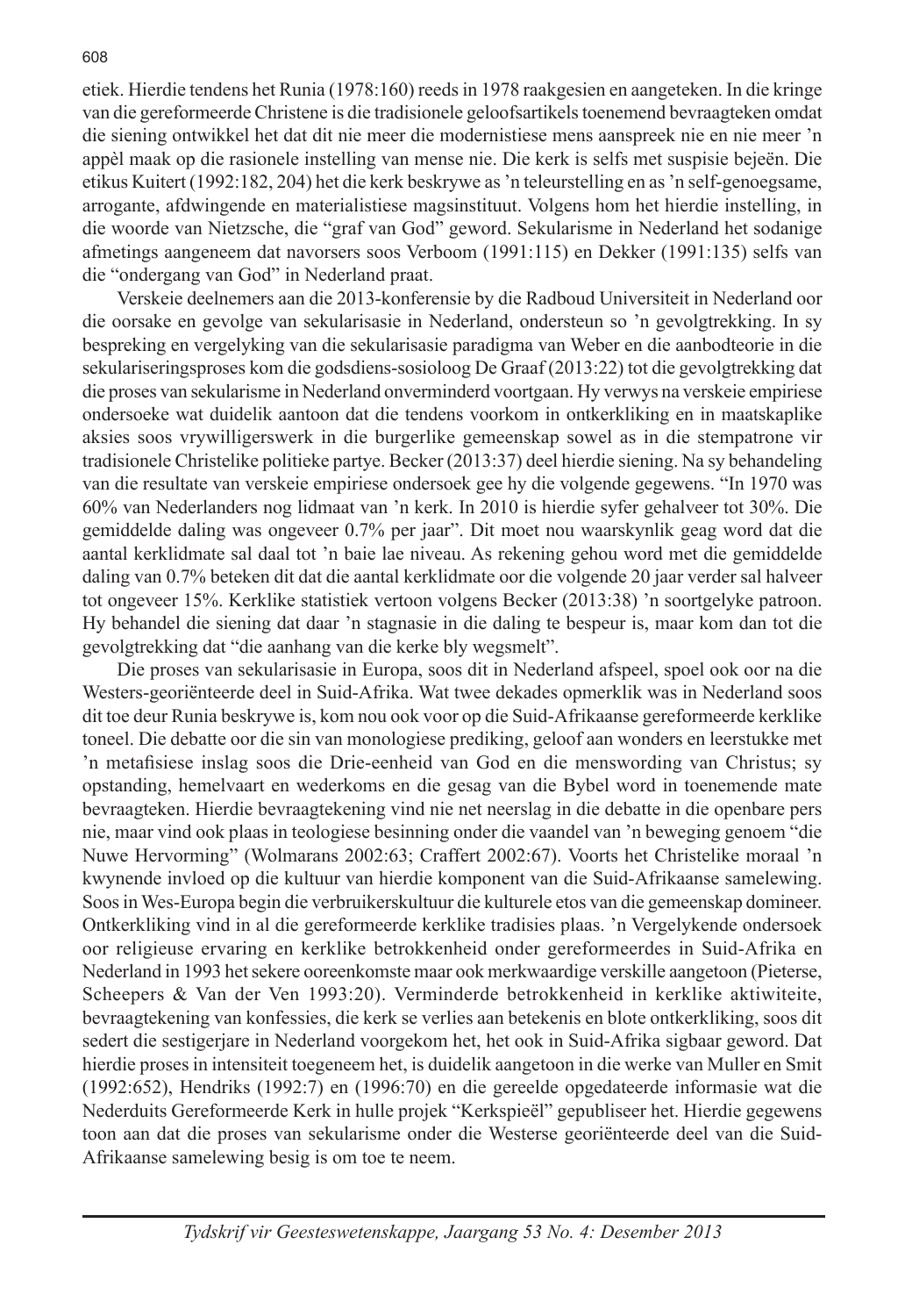Hoewel die proses van sekularisme die Christelike geloof in geheel in die visier het, is daar veral twee terreine waarop die proses baie negatief ingewerk het. Die eerste is die kerk. Hierdie basiese Christelike instelling het 'n ingrypende funksieverlies ondergaan. Al die aanduiders wat sosioloë gebruik, dui daarop dat al minder mense hulle met die kerk wil assosieer. Die proses van ontkerkliking is veral opmerklik onder jongmense. Getallevermindering het oor die hele Westerse wêreld 'n kenmerk van kerke geword. Voorts word die betekenis van die kerk as morele agent in die samelewing al hoe meer bevraagteken. Die "stem van die kerk" – en daarmee word bedoel, getuienis, prediking en kerklike uitsprake – word nie meer as belangrik beskou nie en selfs met agterdog bejeën. Tweedens het die proses van sekularisme ook die Christelike beskouing van die huwelik en gesin, en wat daarmee saamhang, onder groot druk geplaas. Die beskouing van die huwelik en gesin as 'n fundamentele instelling in die Christelike samelewingsbeskouing, word uitgedaag met die stel van allerlei alternatiewe verhoudings. McLeod (2004:3) is van mening dat die seksuele rewolusie van die sestigerjare die samelewing ontvanklik gemaak het vir allerlei alternatiewe idees oor seksualiteit en die ruimte waarin dit moet plaasvind. Die heteroseksuele monogame huwelik as die geborge ruimte vir gesinsontwikkeling het aansien onder mense verloor en dit is een van die diepste ingrypings deur die proses van sekularisme in die Christelike etos.

# **'N POST-SEKULÊRE ERA? Is God terug?**

Met hierdie vraag bevraagteken Van der Beek (2011) nie die bestaan of die alomteenwoordigheid van God nie. Hy bedoel om te vra of God weer deel uitmaak van die moderne mens se spreektaal en lewenswêreld. Anders gestel; is daar 'n omkeer in die proses van sekularisme, soos hierbo beskryf, te sien? Het die groeiende ontkerkliking wat die sekularisme teweeggebring het, afgeplat en soek mense weer na leiding in godsdiens en spesifiek die Christelike geloof? Is die Westerse wêreld op weg na 'n post-sekulêre paradigma waarin godsdiens weer 'n legitieme plek het en die kerk weer iets te sê het vir die rasionalistiese mens? Sommige outeurs soos Tracey (1994:104) meen dat daar 'n herlewing van godsdiens en spiritualiteit op hande is. Die filosoof Cliteur (2012:1) wat 'n sekulêre uitkyk op die werklikheid nastreef en verdedig, meen dat die sekularisme paradigma gefaal het. Hiervoor beroep hy hom op die tese van Stark en Finke.

Daar is selfs outeurs wat die sekularisme argument bevraagteken. Brown (2004:37) meen dat die algemeen aanvaarde idee dat sekularisme die produk is van modernisme al hoe minder steun ontvang onder sosioloë en historici in Brittanje. Hy wys ook op navorsers in die VSA wat die idee, dat stede as gevolg van modernisme gesekulariseer het, verwerp en die mening toegedaan is dat daar eintlik 'n nuwe vitaliteit in godsdiens te bespeur is. Daar moet, volgens hierdie siening, nie meer gepraat word van die agteruitgang van godsdiens nie, maar eerder van godsdienstige verandering. Mense neem nie afskeid van godsdiens nie, maar beleef en beoefen hulle godsdiens op 'n ander wyse en plaas 'n groot premie op waardes wat in godsdiens gegrond is. In terme van die paradigmaleer in historiese navorsing beteken dit die volgende: As sekularisme gesien word as 'n meesterverhaal wat uit die Verligting en die Modernisme gegroei het, dan moet gesê word dat hierdie meesterverhaal gedurende die agtiende, negentiende en twintigste eeue gewysig, opgedateer, gekwalifiseer en verryk is, maar dat dit nou vervang word deur 'n nuwe meesterverhaal waarin godsdiens opnuut 'n belangrike rolspeler is. Ook die meesterverhaal van sekularisme word dus gedekonstrueer (Brown 2004:39).

Dit was egter Habermas (2010:15) wat die debat oor die moontlikheid van post-sekularisme aan die orde gestel het. In die reeds genoemde televisiedebat in 2004 tussen hom en kardinaal Ratzinger, die voormalige pous van die Rooms-Katolieke Kerk, het hy die term *post*-*sekulêr*  bekendgestel. Met hierdie term het Habermas gepoog om 'n nuwe paradigma in die Westerse denke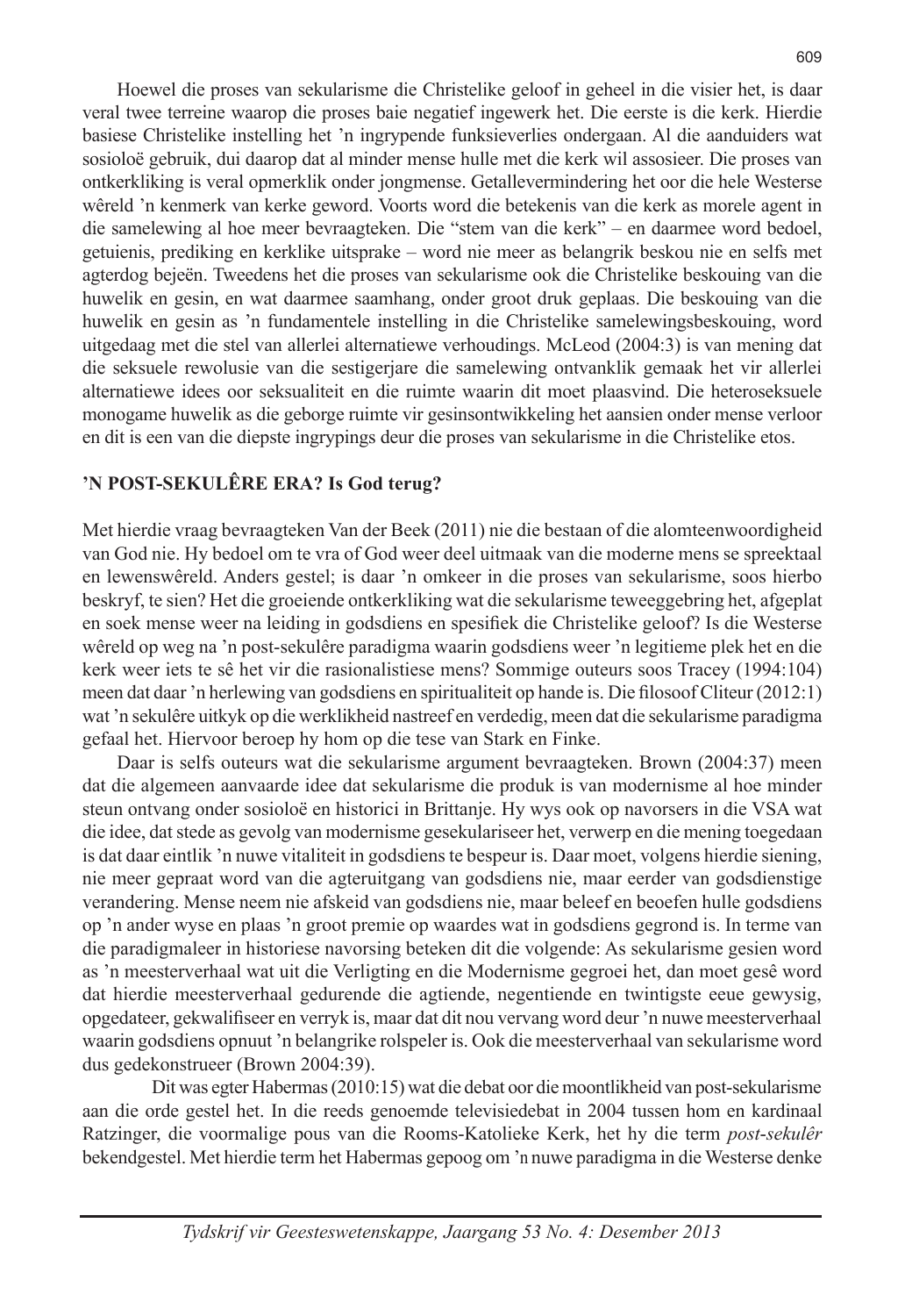en sosiale ontwikkeling, waarin 'n nuwe belangstelling in religie en metafisika na vore kom, te identifiseer. Verskeie kontemporêre gevallestudies bevestig hierdie aanname. Zieberts en Riegel (2009:300), onder andere, beweer dat 'n nuwe vorm van religie ontwikkel waarin religie gesien word as 'n onmisbare relevante bron van moreel-gefundeerde sosiale betrokkenheid. Dit is so omdat religie in 'n tyd van morele verwarring gevestigde waardestelsels bied. Hulle kom tot die gevolgtrekking dat hierdie proses nie noodwendig 'n nuwe belangstelling of herlewing van die hoofstroom-tradisionele kerke impliseer nie, maar tog 'n aanduiding is in hierdie rigting. Aan die anderkant interpreteer De Graaf (2013:26) en Becker (2013:40) die resultate van gevallestudies in Nederland só dat dit nie wys op 'n stagnering van ontkerkliking of op 'n herlewing nie. Die diskoers hieroor is egter belangrik en daarom is dit gewens om in hierdie sosiale analise die hedendaagse paradigmaverskuiwing te ondersoek en aan te dui watter implikasies dit vir die beoefening van teologie en etiek het. Die standpunt dat sekularisme verskuif ten gunste van 'n post-sekularistiese paradigma hang ten nouste saam met die paradigmaverskuiwing van modernisme na postmodernisme wat tans in die geesteswetenskappe gedebatteer word. Hieraan het die skrywer hiervan aandag gegee in 'n artikel oor die vraag of die samelewing inbeweeg in 'n post-sekulêre paradigma en derhalwe sal hierdie argumente nie weer herhaal word nie (Vorster 2012b). In daardie artikel is aangedui dat die postmodernistiese mens afskeid neem van die dominansie van die rede en dat die groot meesterverhale van die Westerse kultuur gedekonstrueer word ten gunste van 'n nuwe narratief waarin ervaring, belewenis, spiritualiteit, verbondenheid aan God, mekaar en aan die natuur, relatiewe waarhede en pluralisme sentraal staan. Die opkomende paradigma is nie meer anti-metafisies, soos die modernisme nie, maar heg weer waarde aan godsdiens. Die post-sekularisme paradigma, soos deur Habermas voorgestel en deur sosioloë waargeneem, is dus nie vergesog nie (Vorster 2012b:294). Die bevinding van hierdie navorsing is dat post-sekularisme wel 'n nuwe werklikheid inlui, maar dat dit nie noodwendig 'n herstel van die betekenis van die kerk in die samelewing beteken nie. Hierdie opkomende paradigma bied egter 'n nuwe werklikheid vir kerkwees en in die res van hierdie artikel sal gepoog word om 'n koers aan te dui vir kerke om hulle relevansie in hierdie nuwe milieu te verhoog en om die post-sekulêre mens geloofwaardig aan te spreek.

# **DIE KERK AS GEMEENSKAP VAN MENSE**

Die gegewens wat die Skrif en die Christelike tradisie oor die kerk bied is omvattend en in die verlede diep nagevors. Hoe hierdie gegewens deur die eeue in kerk-wees beslag gekry het, is goed saamgevat deur Dulles (1987:29) in sy bespreking van die verskillende modelle van die kerk deur die eeue heen. Dat daar verskillende modelle was en is en sal wees, is voor die hand liggend omdat elkeen van hierdie modelle in bepaalde kerklike tradisies vasgelê is en elkeen se ekklesiologiese besinning binne die raamwerk van sy eie tradisie plaasvind. Wat hier gepoog word, is om 'n gemeenskaplike faktor te vind, wat fundamenteel is in die prinsipiële gegewens wat die Skrif en die teologiese tradisies bied en wat as essensieel beskou kan word in die inrigting van kerkwees in 'n post-sekulêre tyd. Hierdie faktor is die kerk as "gemeenskap van die heiliges" en dit word afgelei uit die Apostoliese Geloofsbelydenis, wat die credo is van al die kerklike tradisies. Dit is veelseggend dat die belydenis van die kerk opgevolg word met die belydenis: "Ek glo aan die gemeenskap van die heiliges". Daarmee word gesê dat die kerk 'n gemeenskap is van mense wat sigbaar funksioneer in diens van die Here. Niks méér word bely nie. Latere belydenisse wat binne die verskillende ekklesiologiese tradisies ontstaan het, het hierdie basiese belydenis ingeklee met meer detail wat deur daardie tradisies as belangrik geag is.

Die prinsipiële gegewens wat die Skrif oor die kerk bied, word ook ingeklee rondom die idee van gemeenskap van gelowiges en van die nuwe verhoudinge wat Christus tot stand bring. In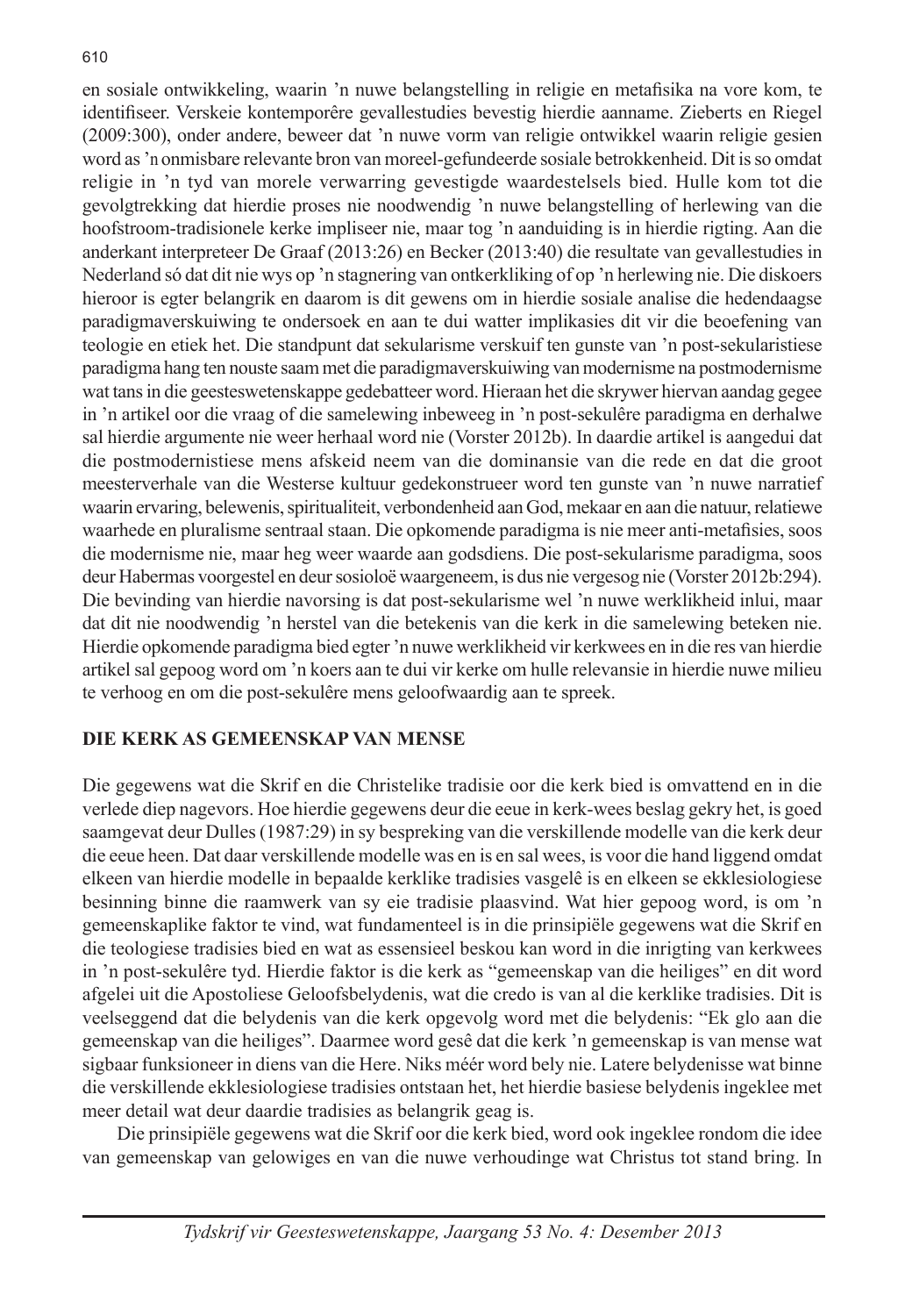hierdie verband kan gewys word op die drie fundamentele metafore van die kerk en die wyse waarop ander beskrywinge van die kerk hierop voortbou, naamlik volk van God; liggaam van Christus en tempel van die Heilige Gees.

Die eerste metafoor is die beskrywing van die kerk as die *volk van God.* Die uitdrukking *volk van God* het 'n Ou Testamentiese agtergrond. Die volk van Israel is so beskryf vanweë sy besondere verhouding met God (Deut. 14:2), wat 'n unieke wyse van lewe en diens geïmpliseer het (Deut. 26:16-19). Met Israel het God sy verbond gesluit (Gen. 17) en hom afgesonder van die ander volke omdat sy volk aan Hom behoort (Lev. 20:26). Die woorde wat hiervoor gebruik is, het die volk van God in die Ou Testament beskrywe as 'n kultusgemeenskap en as 'n samekoms van mense, soos byvoorbeeld by Sinai (Deut. 5:22) en by die inwyding van die Tempel (1 Kon. 8:22).

Küng (1992:107) is van mening dat die Ou Testamentiese begrip die denke oor die kerk in die Nuwe Testament wesenlik beïnvloed het. Die dissipels het die metafoor op hulleself van toepassing gemaak. Teenoor die ander godsdienstige groepe soos die Esseners en Fariseërs het hulle hulleself beskou as die "ware" en "nuwe" Israel. Küng sien dus 'n historiese simboliese band tussen die uitdrukking in die Ou Testament en dié in die Nuwe Testament.

Bright (1963:71) het egter vroeër reeds aangetoon dat dit oor meer gaan as slegs 'n historiese verband. Die kerk as "volk van God" is vir hom 'n vervulling van wat die begrip in die Ou Testament uitgedruk en beloof het. Die geskiedenis van Israel het benewens hulle gehoorsaamheid, ook dikwels 'n geskiedenis van ontrou en goddeloosheid voorgestel. Tog het God telkens sy verbond met hulle herbevestig. Hoewel hulle geoordeel word en uiteindelik in ballingskap weggevoer word, is daar 'n klein oorblyfsel wat hulle tot God bekeer. Hierdie oorblyfsel is in heilshistoriese, en nie net historiese sin nie, die volk van God. Ridderbos (1969:4) beskryf om dieselfde rede die volk van God in die Ou Testament as die volk wat hulle unieke bestaan en verwagting gevind het in die teokratiese regering van God. Hulle was dus die volk van God se koninkryk wat geleef het met messiaanse heilsverwagting (Vriezen 1966:476).

Met die koms van Christus breek die koninkryk van God deur in die harte van mense uit alle volke, tale en nasies. Hulle wat gelowig reageer op die groot genadige herskeppingsdaad van God, wat buig voor die nuwe Koning, wat die kruis begryp en omhels, hulle word deur die koninkryk in besit geneem. In moderne taal kan gesê word dat hulle burgers of volk van die koninkryk word. Die volk van God in die Nuwe Testament is die openbarings-historiese voortsetting van Israel, die volk van God, in die Ou Testament. Die eenheid lê in Christus en daarom word verskeie Ou Testamentiese benaminge vir die Nuwe Testamentiese kerk gebruik soos: Israel (Rom. 9:6); volk (Tit. 2:14); priesterdom (1 Pet. 2:5, 9); tempel (1 Kor. 3:16); gebou (1 Kor. 3:9) en liggaam (Kol. 1:18). Ook die Middelaarsbenamings van Christus dui op die voortsetting (Theron 1978:42).

Volgens Gassmann (1968:290) wil die metafoor *volk van God* juis die eenheid van die ou en die nuwe verbond beklemtoon. Dit beteken dat die Here sy volk in aansyn roep, lei, regeer en bewaar dwarsdeur die wêreldgeskiedenis. Hierdie versekering lê opgesluit in die metafoor *volk van God*. Die uitdrukking karakteriseer die kerk as ewig, uniek, onvernietigbaar en bo die magte van die geskiedenis verhewe. Die openbaring aangaande die kerk wat deur die metafoor *volk van God* belig word, word verder aangevul met ander benamings, soos uitverkorenes, uitgeroepenes, gelowiges en geliefdes. Al hierdie beskrywende begrippe dui aan dat daar tussen God en gelowiges en tussen gelowiges onderling 'n besondere verhouding bestaan. Soos 'n volk 'n eie etos het, het die kerk as volk van God 'n eie etos wat geleë is in die gemeenskapskarakter. Hierdie gemeenskapskarakter is die vrug van Christus se versoeningswerk.

Die tweede metafoor is die beskrywing van die kerk as *liggaam van Christus*. Die uitdrukking *liggaam van Christus* as beskrywing van die kerk word in die Nuwe Testament dikwels aangetref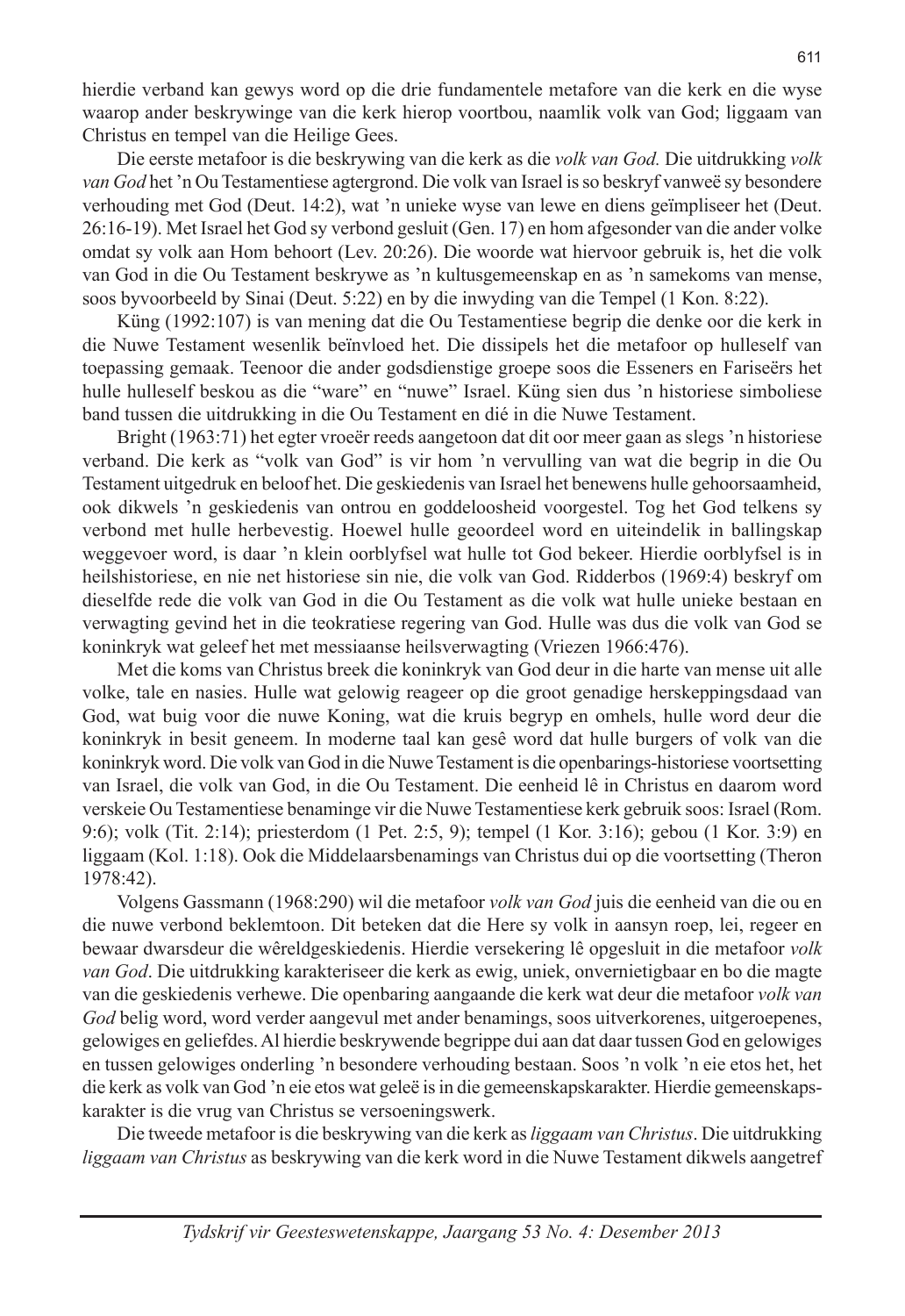(1 Kor. 6:12-20; 10:14-22; 12:4-8; Kol. 1:15-20, 24-27; 3:15; Ef. 1:10,22,23; 2:16; 4:4-16; 5:22,23). Daar is wel verskillende variasies van die begrip. Rom. 12:5 sê byvoorbeeld dat die gelowiges almal "een liggaam in Christus en elkeen afsonderlik lede van mekaar" is. In Ef. 1:23 word die gemeente "sy liggaam" genoem en in Ef. 4:11 word die gemeente beskryf as die "liggaam van Christus". In Kol. 1:18 word van Christus gesê dat "Hy die hoof van die liggaam (is), naamlik die gemeente". Al hierdie variasies het egter dieselfde grondbetekenis, en dit is dat daar 'n noue organiese band bestaan tussen Christus en die kerk en as gevolg daarvan ook tussen die gelowiges onderling. Hierdie grondbetekenis lê opgesluit in die begrip *liggaam*.

Díe woord *liggaam (sooma)* is vir die eerste keer gevind by Homeros en is deur hom in twee betekenisse gebruik, naamlik 'n lewende liggaam en 'n lewelose liggaam, dit wil sê 'n lyk (Schweizer 1971:1024). Die verband waarin Paulus die uitdrukking *liggaam van Christus* gebruik, wys duidelik dat hy nie hier die vleeslike liggaam van Christus bedoel nie. Hy wys op 'n groter entiteit. Hierdie beeldspraak was in sy tyd algemeen bekend want in hierdie betekenis is die begrip *liggaam* ook deur die Gnosisleer, die leer van Plato oor die "polis" en die Stoïsynse filosofie gebruik (Du Plessis 1962:40).

In die Gnosisleer is die kosmos gesien as 'n "liggaam" waarvan elke mens 'n deel is. Plato het die "polis" beskryf as 'n "liggaam" wat soos die menslike liggaam 'n goed georganiseerde geheel moet wees. Die Stoïsynse filosofie het die kosmos ook beskryf as 'n liggaam wat deur 'n godheid deursuur was. Paulus maak gebruik van hierdie beeldspraak, maar hy heg daaraan 'n totaal ander betekenis. Die "liggaam" bestaan vir hom alleen "in Christus". Die gelowiges word in Christus saamgevoeg tot 'n groter entiteit, naamlik die "liggaam" van Christus. Hiervan is Christus die hoof.

Kol. 1:18 werp belangrike lig op die hoofskap van Christus. Die woord wat vir *hoof* gebruik word, dui op die kop van 'n menslike liggaam. Christus is dus nie hoof van die liggaam soos wat iemand hoof van 'n skool of vereniging is nie. Perriman (1990:136) waarsku daarteen dat die metafoor verklaar word vanuit so 'n moderne voorveronderstelling. Paulus gebruik die woord as aanduiding van 'n fisiologies-liggaamlike hoof. Die hoof-liggaam verbondenheid moet dan só verklaar word: net soos die kop en die liggaam van 'n mens onlosmaaklik organies aan mekaar verbind is, so is Christus, die hoof, met die kerk, sy liggaam, verbind. Sonder die kop kan die liggaam nie leef of funksioneer nie. Deur die kop is die ledemate van die liggaam ook aan mekaar verbind. In die metafoor *liggaam van Christus* gaan dit dus primêr om die hegte mistieke verbondenheid van Christus en die gelowiges as die voedingsbron van Christelike spiritualiteit en alle vorme van kerkwees. Ander metafore wat dieselfde saak uitdruk, is die begrip g*emeenskap, bruid van Christus* en *wynstok en lote*.

Die derde metafoor in die Skrif wat op die kerk as gemeenskap dui, is die beskrywing van die kerk as gebou van die Heilige Gees. Op verskeie plekke in die Nuwe Testament word die kerk genoem 'n "gebou van God" (1 Kor. 3:9; 2 Kor. 6:16; Ef. 2:20-22; 1 Tim. 3:15). Christus is die hoeksteen van die gebou (Matt. 16:18; 1 Kor. 3:11; 1 Pet. 2:6) en woon daarin deur die Gees (1 Kor. 3:16; 6:19). Die gelowige beoefen ook priesterlike diens in die "gebou" soos blyk uit die agtergrond van Heb. 13:15; 1 Pet. 2:9 en Open.1:6 (Thiessen 1990:311). Die metafoor het twee belangrike fokuspunte, naamlik dat dit die kerk enersyds beskryf as woonplek van die Gees en andersyds as werkplek van die Gees.

Die gedagte van die kerk as "woonplek van die Heilige Gees" wat in Ef. 2:19-22 belig word, het 'n Ou Testamentiese agtergrond. Die tabernakel in die Ou Testament was simbool van God se teenwoordigheid onder die verbondsvolk. Toe die tabernakel ingewy is, het 'n wolk die tent oordek: "en die magtige teenwoordigheid van die Here het die tabernakel gevul" (Eks. 4:34 en 35). Die tent het saam met die volk getrek en is later in Kanaän in verskillende vorme gevestig totdat die betekenis daarvan oorgedra is op die tempel in Jerusalem (De Vaux 1988:312). Dit het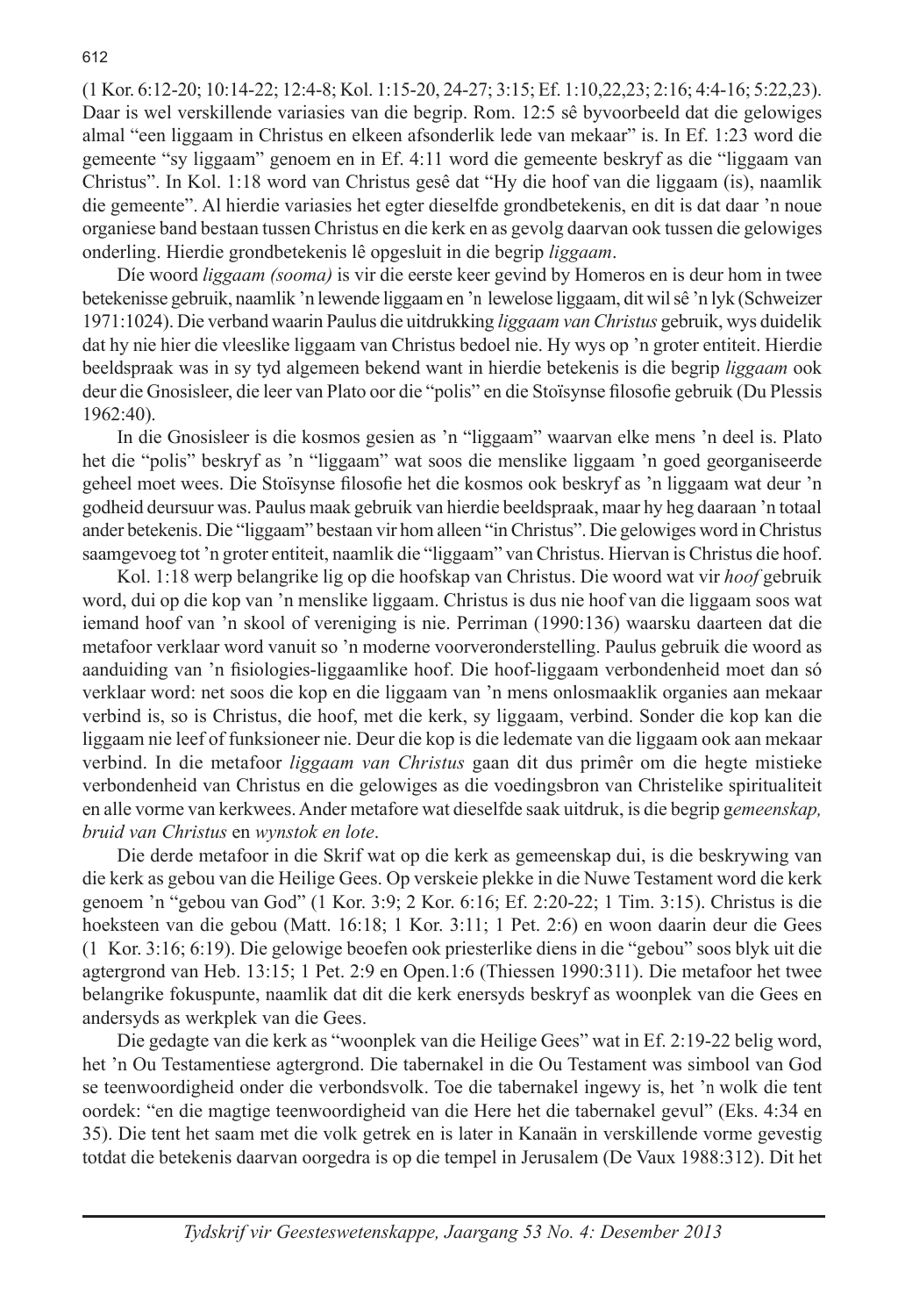egter nie beteken dat die Here net tot die gebou beperk is nie. Die gebou was simbool van sy teenwoordigheid en van sy dinamiese regering oor die volk (Vriezen 1966:388).

In die Nuwe Testament word die gelowige, maar ook die gemeenskap van gelowiges, voorgestel as die woonplek van die Gees, hoewel Hy nie net tot hierdie woonplek beperk is nie (Guthrie 1981:748). Hierdie inwoning van die Gees is 'n teken van die volle erfenis wat daar vir die kinders van die Here wag. In die teenwoordigheid van die Gees spreek iets van die aard van die toekomstige koninkryk van God (Rom. 8:23; 2 Kor. 1:22). Dit beteken egter nie dat slegs 'n deel van die Gees teenwoordig is nie. Hy is self volledig teenwoordig (Theron 1978:87). As sodanig is die kerk self ook teken van die volheid wat kom. Die kerk, vervul met die Gees, is in die hede 'n sigbare vooruitskouing van die bedeling wat eenmaal met die wederkoms van Christus gevestig sal word. "The Spirit represents part of the future that is already present" (Cullmann 1956:117).

Die inwoning van die Gees kwalifiseer ook die uniekheid van die kerk. Hierdie uniekheid lê opgesluit in die woord *heilig*. Die kerk is heilig, dit wil sê, anders as die gebroke wêreld. Selfs in sy eie gebrokenheid is die kerk nog uniek die woonplek van die Gees. Juis vanweë sy heiligheid moet dit wat wêrelds is egter uit die kerk geweer word (Van Genderen & Velema 1992:620). Die kerk kan dus getipeer word as 'n andersoortige gemeenskap waarin die sosiale stratifikasie van die samelewing geen plek het nie. Omdat die kerk, vanweë die inwoning van die Heilige Gees anders is as die gebroke wêreld, behoort daar nie ryk of arm, wit of swart, man of vrou, slaaf of vryman, oud en jonk, ryk en arm, verskil in seksuele oriëntasie of enige ander sosiale verdeling in die kerk as besondere gemeenskap te bestaan nie.

Die kerk as unieke gemeenskap is 'n rigtingwyser vir die rol wat die kerk in die opkomende post-sekulêre paradigma kan speel. Die krag van die kerk lê juis in haar gemeenskapskarakter. Watter model van kerkwees ook al deur die onderskeie kerklike tradisies gekies word, die uitdaging lê daarin dat dit so ingeklee moet word dat die gemeenskapskarakter tot volle ontplooiing kom. Wuthnow (1993:32) maak die volgende veelseggende stelling: "The church of the twenty-first century, like that of previous centuries, will probably remain vibrant as long as it can provide people with a strong sense of community." Die gemeenskapskarakter van die kerk is die sleutel tot 'n effektiewe en dinamiese invloed op die samelewing. In die gemeenskapskarakter van die kerk lê haar sterkpunt. In verdere navorsing oor die toekoms van die kerk in die nuwe werklikheid van post-sekularisme behoort drie sake aandag te kry, naamlik die kerk as profetiese gemeenskap, die kerk as terapeutiese gemeenskap en die kerk as morele gemeenskap. As voorlopige gevolgtrekking word die volgende opmerkings hieroor gemaak.

#### **GEVOLGTREKKING**

Die kerk is en bly 'n profetiese gemeenskap wat moet getuig van Christus en die hoop wat Hy bring. Bright (1977:164) sê tereg: "The church lives, let it be repeated, in her preaching, always has and always will." Stott (1982:15) huldig dieselfde standpunt met sy stelling: "Preaching is indispendable to Christianity. Without preaching a necessary part of its authenticity has been lost. For Christianity is, in its very essence a religion of the Word of God." Hierdie oortuiging lewe in 'n mindere of meerdere mate by al die Christelike tradisies. Die vraag is hoe die profetiese getuienis van die kerk ingeklee moet word ten einde die mens in die groeiende post-sekulêre era aan te spreek, veral met die feit in gedagte dat post-sekularisme nie noodwendig dui op 'n terugbeweeg van mense na gevestigde kerke nie.

Daar word in praktiese-teologiese ondersoeke in die lig van moderne wetenskaplike kommunikatiewe bevindings tans baie navorsing oor die aard van prediking gedoen. Baie van die bevin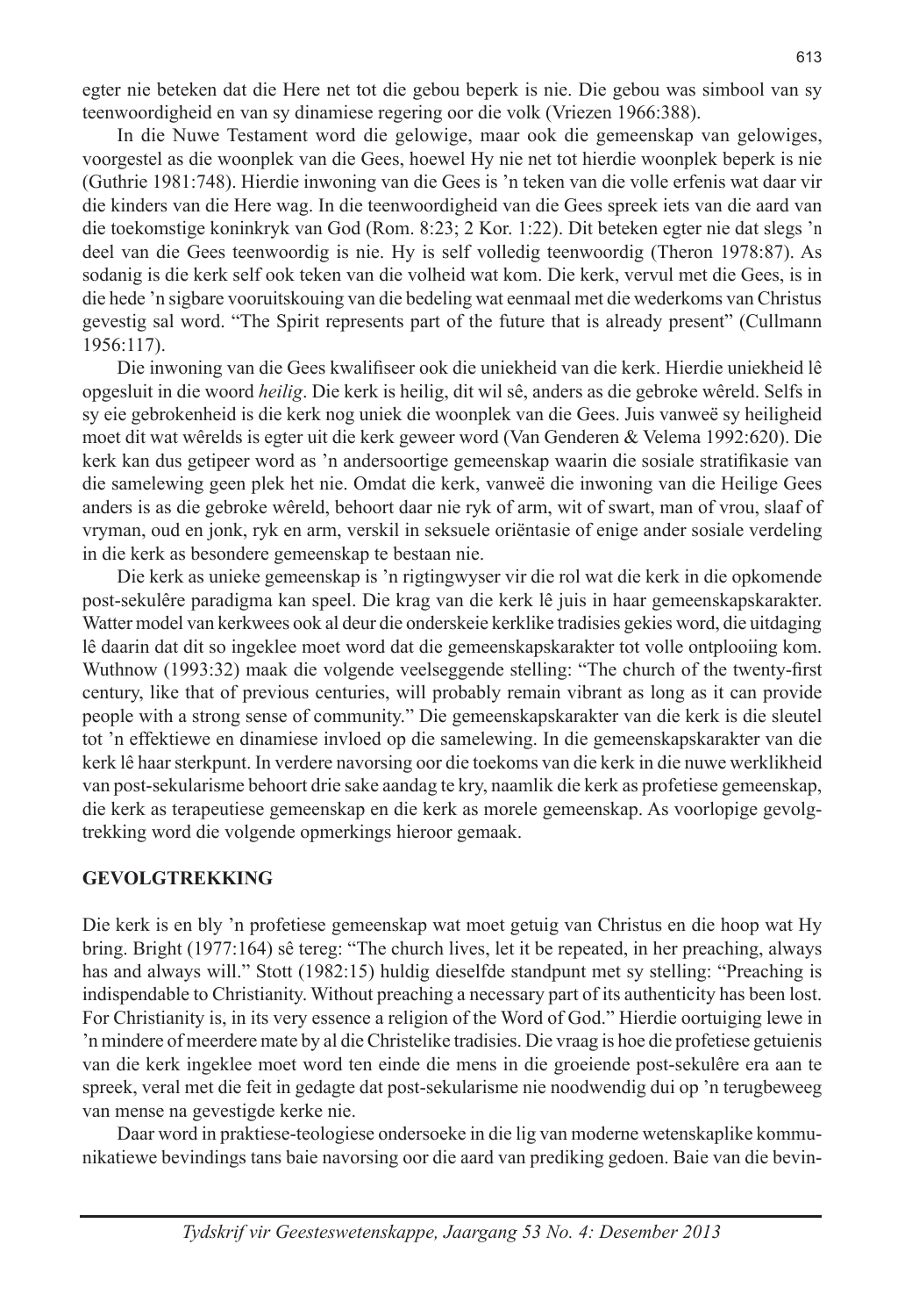dings van die kommunikasiewetenskappe kan inderdaad met groot vrug op die prediking toegepas word. Hieraan word egter nie in hierdie artikel aandag gegee nie omdat dit lê op die terrein van die Praktiese Teologie en daar vanuit dié dissipline reeds waardevolle voorstelle gemaak en toegepas word.

Wat hier bepleit word, is 'n verskuiwing van die hele aanslag van Christelike getuienis van 'n monologiese krities-veroordelende getuienis na dialogiese-verduidelikende betrokkenheid deur die meta-narratiewe van die Skrif toe te pas om vraagstukke van die samelewing aan te spreek. Die getuienis van kerke in die verlede was al te veel konfronterend en apologeties. Dit is nodig dat hierdie getuienis 'n dialoog word met die samelewing om dan vanuit die dialogiese betrokkenheid op 'n solidêre wyse rigting te gee op grond van die Bybelse moraal. Reaktiewe veroordelende uitsprake op grond van kerklike gesag spreek mense met 'n postmodernistiese lewensuitkyk nie meer aan nie. Mense wil deel wees van die vormingsproses van denke en die kerklike getuienis moet deel word van hierdie proses. Kerklike getuienis moet met die mens van vandag saam op weg gaan in die ervaring van die werklikheid. Uiteraard sal dit beskeidenheid verg van kerklike getuienis en 'n terughoudendheid om nie te gou standpunt in te neem oor ingewikkelde hedendaagse lewenskwessies nie. As 'n profetiese gemeenskap kan die kerk op hierdie dialogies-betrokke wyse veel doen om die post-sekulêre mense deur die ingewikkelde werklikheid na God te lei.

Brueggeman (1991:128) noem dat die soeke na meelewing en belewenis 'n kenmerk van die hedendaagse mens geword het. As terapeutiese gemeenskap is die kerk besonder geskik om hierdie soekendes van ons tyd te ondervang en ondersteuning te bied. Edgar (1995:375) gaan selfs so ver as om te pleit vir 'n "post-kerklike teologie" waarin die klem verskuif word van die kerk as 'n struktuur na die kerk as gemeenskapsbelewing. Ook in hierdie verband word die tradisionele instituutmodel nie beskou as doeltreffend in die beantwoording van die mens se soeke na gemeenskap nie. Die tradisionele pastorale dienste van die predikant word in 'n groot mate oorgeneem deur professionele dienste in die gesondheidswetenskappe vanweë groter kundigheid in hierdie wetenskappe. Tog het die kerk as ondersteuningsisteem baie groot waarde, veral omdat dit 'n unieke gemeenskap is waar die sosiale groeperingsnorme van die samelewing nie teenwoordig behoort te wees nie. Mense kan op ondersteunende wyse geakkommodeer word in probleemhantering en die verwerking van droefheid, pyn en bekommernis. Dit blyk dat gemeentes wat van kleingroepbediening gebruik maak hiermee groot sukses behaal soos verskeie ondersoeke aantoon (Hendriks 1992). As gemeenskap kan die kerk dus inderdaad 'n belangrike terapeutiese funksie vervul.

Die belangrikheid van die kerk as morele gemeenskap wat as voorbeeld kan dien vir die sosiale lewe word al hoe meer in die teologiese etiek ondersoek. In die apartheidsera in Suid-Afrika het Bosch (1991:172) baie klem gelê op die rol wat die kerk kan speel as alternatiewe gemeenskap wat as voorbeeld kan dien van effektiewe integrasie oor rassegrense heen as teenvoeter vir apartheid in die Suid-Afrikaanse samelewing. Die etikus Hauerwas (1981:42) noem die kerk "a community of character" wat op die model van Jesus se lewe nie 'n sosiale etiek moet bied nie, maar in sy bestaanswyse 'n sosiale etiek is. In 'n latere werk het hy die gedagte nog verder uitgewerk (Hauerwas 2002:341). Die kerk moet in kerkwees 'n voorbeeld wees van 'n morele gemeenskap. Na sy ervaring van die mistastings van kerke in die era van die Nasionaal-Sosialisme in Duitsland het Moltmann (1990:122) daarvoor gepleit dat die kerk *Exodusgemeinde* (Exodus-kerk) en 'n *Kontrastgemeinschaft*  (Alternatiewe gemeenskap) moet wees. Albei hierdie konsepte is belangrik vir die saak wat hier aan die orde is. Die term "Exodus Church" wys op die kerk as die pelgrimsvolk van God (Harvie 2009:34). Dit beteken dat die kerk wat gemotiveer is deur die beloftes van God nooit die slaaf of agent kan word van sosio-politieke strukture en so sy unieke eie-aard kan prysgee nie.

Ook kan die kerk as morele agent nie die oë sluit vir onderdrukkende en onregverdige sosiale strukture wat ideologieë soos rassisme, xenofobie of seksisme huisves nie. As 'n *Kontrastge-*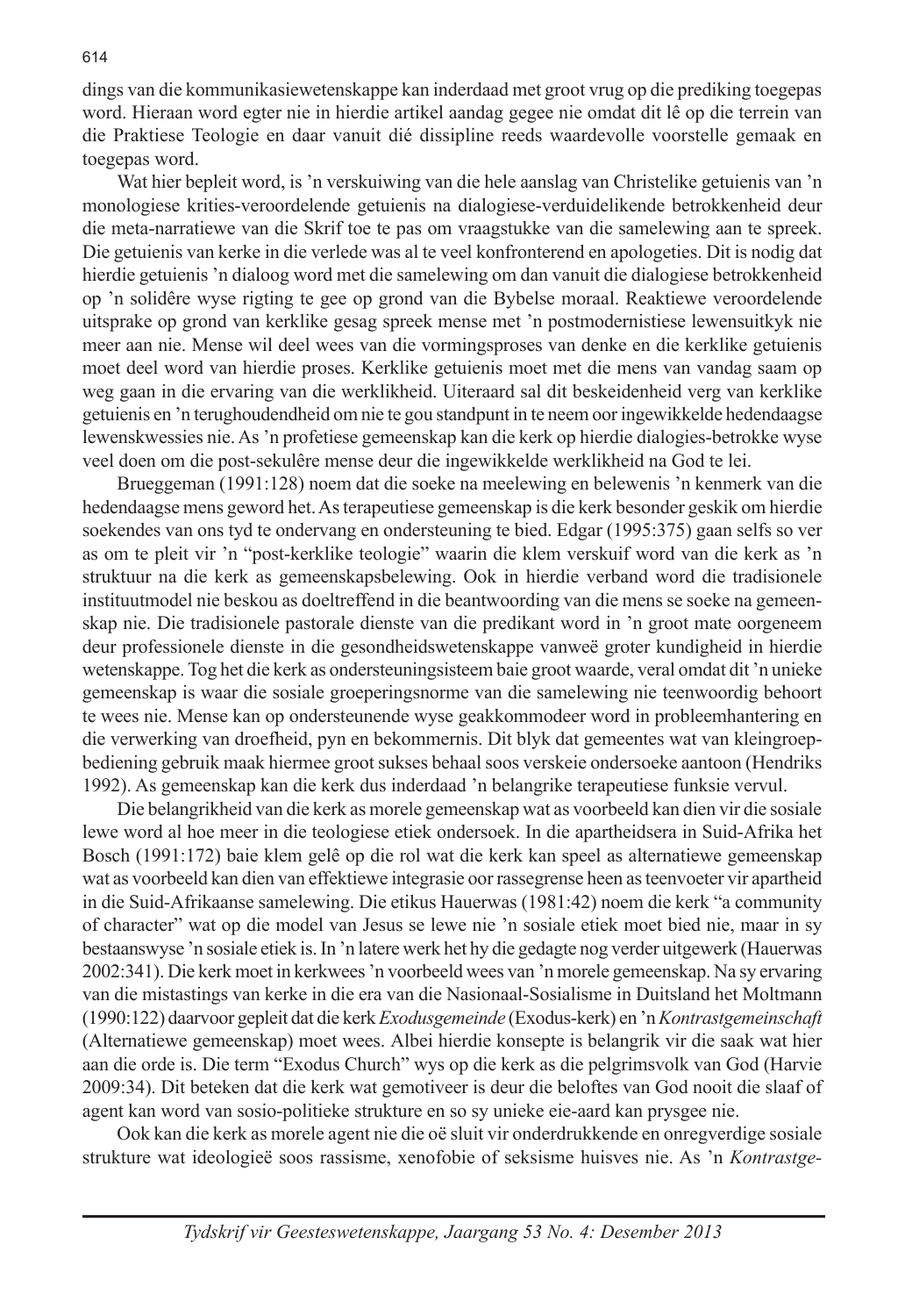*meinschaft* is die kerk 'n voorbeeldige gemeenskap wat die versoening in Christus en die liefde wat daaruit voortvloei moet demonstreer (Moltmann 2012). In die bestaanswyse van die kerk moet die moraliteit wat God vereis en wat Christus gedemonstreer het, sigbaar na vore kom. Die kerk as morele gemeenskap het 'n ryk skat van Bybelse etiek wat voorbeeldig in die post-sekulêre tyd uitgestal kan word en waardeur soekende mense na God gelei kan word.

Moontlik kan die herwaardering van die kerk as gemeenskap die sleutel bied om 'n nuwe en ruim bestaansruimte vir die kerk oop te sluit in die ontwikkelende post-sekulêre werklikheid.

#### **BIBLIOGRAFIE**

- Becker, J. 2013. Meten, weten en onkerkelijkheid (In Te Grotenhuis, M; Vermeer, P; Kregting, J. & Jansma, J.G. *Ontkerkelijking*, *nou en*.....*?.* Delft: Eburon, pp. 27-40.
- Berger, P. 1999. The desecularization of the world: A global overview. (In Berger, P. *et al. The desecularisation of the World*, *Resurgent religion and world politics.* Grand Rapids: Eerdmans, pp.1-18.
- Bosch, D. J. 1991. *Transforming Mission*, *Paradigm Shifts in Theology of Mission*. New York: Maryknoll.
- Bosch, D.J. 1979. *Heil vir die wêreld. Die Christelike sending in teologiese perspektief.* Pretoria: NG Kerkboekhandel.
- Bright, J. 1973. *The kingdom of God*. *The biblical concept and its meaning for the church*. New York: Abingdon Press.
- Brown, C.G. 2004. The secularisation decade: what the 1960s have done to the study of religious history. (In McLeod, H. & Ustorf, W. *eds. The decline of Christendom in Western Europe, 175*0-*20*00.Cambridge: Cambridge University Press, pp 29-47.
- Brueggeman, W. 1991. Rethinking Models through Scripture. *Theology Today,* (2):128-138, Julie.
- Cliteur, P. 2010. *The Secular Outlook. In Defence of Moral and Political Secularism*. Oxford: Wiley-Blackwill. Conzales, J.L. 1985. *The story of Christianity*. 2 Volumes. San-Francisco: Harper.
- Cox, H. 1967. *De stad van de mens, het levenspatroon van de moderne wereld in theologisch perspectief*. Utrecht: Ambo boeken.
- Craffert, P.F. 2002. Die Nuwe Hervorming wat, waaroor, waarheen? (In Muller, P. red. *Die Nuwe Hervorming*. Pretoria: Protea Boekehuis, pp. 67-87.)
- Cullmann, O. 1956. *The Early Church*. London: S.C.M. Press.
- De Graaf, N.D. 2013. Oorzaken en enkele gevolgen van ontkerkelijking. Theoretische reflecties en empirische uitkomsten. (In Te Grotenhuis, M; Vermeer, P; Kregting, J; & Jansma, J.G. *Ontkerkelijking*, *nou en*.....*?*  Delft*:* Eburon, pp.9-26.
- De Vaux, R. 1988. *Ancient Israel. Its Life and Institutions*. London: Darton, Longman & Todd.
- Dekker, G. 1971. *Wat is er met de kerk aan de hand? Over de positie en funksie van de kerk in de huidige sameleving*. Kampen: J.H. Kok.
- Dekker, W. 1991. Prediking in een tijd van godsverduistering. *Theologia Reformata*, 34(2):135-150.
- Du Plessis, I.J. 1962 *Christus as hoof van kerk en kosmos. 'n Eksegeties*-*teologiese studie van Christus se hoofskap veral in Efesiërs en Kollosense*. Groningen: VRB.
- Dulles, A. 1987. *Models of the Church.* New York: Double Day.
- Edgar, W. 1995. No News is Good News: Modernity, The Post-Modern and Apologetics. *The Westminster Theological Journal,* 57(2):359-382.
- Fierro, A. 1977. *The militant Gospel. An analysis of contemporary political theologies.* London: S.C.M. Press.
- Gassmann, B. 1968. *Ecclesia Reformata*. *Die Kirche in den Reformierten Bekenntnis- Schriften*. Freiburg: Herder.
- Guthrie, D. 1981. *New Testament Theology*. Leiscester: Inter-Varsity Press.
- Habermas, J. & Ratzinger, J. 2005. *The dialectics of secularization*. San Francisco CA: Ignatius Press.
- Habermas, J. 2008. Secularism's crisis of faith: Notes on post-secular society. *New Perspectives Quarterly,*  25(2008):17-29.
- Habermas, J. 2010. An awareness of what is missing. (*In* Habermas, J. *et al. An awareness of what is missing*. *Faith and Reason in a Post*-*secular age*. Cambridge: Polity, pp. 15 – 23).
- Harvie, T. 2009. *Jürgen Moltmann's Ethics of Hope*. *Eschatological possibilities for moral action*. Surrey: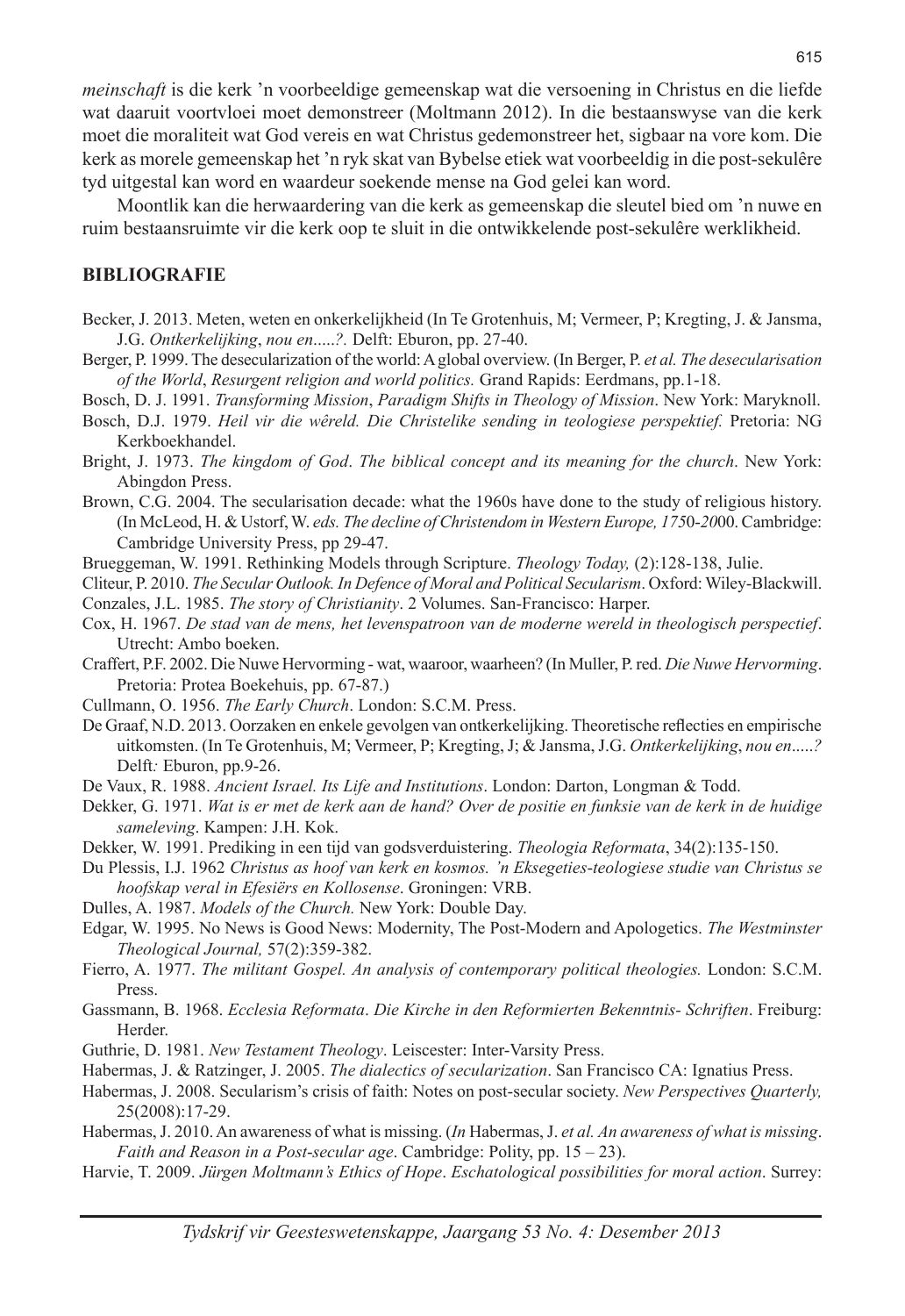616

Ashgate.

- Hauerwas, S. 1981. *A Community of Character. Towards a Constructive*, *Christian Social Ethic.* London: Notre Dame.
- Hauerwas, S. 2002. *The Hauerwas Reader.* London: Duke University Press.
- Hendriks, J. 1992. *Gemeentes vertel. Verandering in 'n Christelike geloofsgemeenskap*. Kaapstad: Lux Verbi.
- Hendriks, J. 1996. Vernuwing in bedieningstruktuur. *Nederduits Gereformeerde Teologiese Tydskrif,*  XXVII(1):72-85.
- Hofmeyr, J.W. 2005. Mainline Churches in the public space, 1975–2000. (In Kalu, O. U. red. *African Christianity; An African Story*. Pretoria: University of Pretoria, pp. 365-385).
- Kuitert, H.M. 1992. *Het algemeen betwijfeld christelijke geloof*. Baarn: Ten Have. Küng, H. 1992. *The Church*. Kent: Burns & Oates.
- Lyotard, J.F. 2004. The Post-Modern Condition: A Report on Knowledge (In Drolet, R. ed. *The Postmodernism Reader*. London: Routledge, pp. 123-146).
- Martin, D. 2011. *The future of Christianity. Reflections on Violence and Democracy, Religion and Secularization*. Surrey: Ashgate.
- McLeod, H. 2004. Introduction. (In McLeod, H., & Ustorf, W. eds. *The decline of Christendom in Western Europe*, *175*0*–2*000. Cambridge: Cambridge University Press, pp. 1-26.
- Metaxis, E. 2010. *Bonhoeffer. Pastor, Martyr*, *Prophet, Spy*. Nashville, Thomas Nelson.
- Metogo, E. M. 2006. Bible and liturgy. (In Metogo, E. M. red. *Concilium 4*. London. SCM Press, pp. 56-62).
- Moltmann, J. 1967. *Theology of Hope.* London: S.C.M. Press.
- Moltmann, J. 1990. *The way of Jesus Christ; Christology in messianic dimensions*. London: SCM Press.

Moltmann, J. 2012. *Ethics of hope.* London: S.C.M. Press.

- Muller, B.A. & Smit, D.J. 1991. Godsdiens in die Openbaar. Tendense in die Afrikaanse Godsdiensprogramme van die SAUK. *Nederduits Gereformeerde Teologiese Tydskrif,* XXXII(4):652-666.
- Nordstokke, K. 1992. The Ecclesiastical Self-Understanding of the Lutheran World Federation: From "Free Association" to "Communion of Churches". *The Ecumenical Review,* 44(4):479-490.

Perriman, A. 1990. His Body, Which is the Church … , Coming to Terms with the Metaphor. *The Evangelical Quarterly,* 52(2):123-142.

- Pieterse, H.J.C. Scheepers, P.L.H. & Van der Veen, J.A. 1993. Plural Religious Beliefs: A Comparison between Dutch and White South Africans. *Hervormde Teologiese Studies*, 49(1 & 2):189-207.
- Praamsma, L. 1981. *The Church in the Twentieth Century. Volume VII*. Ontario: Paideia Press.
- Ridderbos, H. 1969. *The Coming of the Kingdom*. Philadelphia: The Presbyterian and Reformed Publishing Company.
- Runia, K. 1978. *Eigentijdse vragen*. Kampen: J.H. Kok.
- Schreuder, O. 1969. *Gedaanteverandering van de Kerk. Aanbevelingen voor vernieuwing*. Nijmegen/Utrecht: Dekker & Van de Vegt NV.
- Schweizer, E. 1971. Sooma. (In Friedrich, G., ed. *Theological Dictionary of the New Testament.* Grand Rapids: Eerdmans, pp.1024-1044).
- Sigurdson, O. 2010. Beyond secularism? Towards a post-secular Political Theology. *Modern Theology,*  26(2):177-196.
- Sölle, D. 1967. *De waarheid is concreet*. Amsterdam: Ten Have.
- Stott, J.R.W. 1982. *I Believe in Preaching*. London: Hodder & Stoughton.
- Taylor, C. 2007. *A secular age*. Cambridge: The Belknap Press of Harvard University Press.
- Theron, P.F. 1978. *Die ekklesia as kosmies eskatalogiese teken Die eenheid van die kerk as "profesie" van die eskatalogiese vrede*. Pretoria: N.G. Kerkboekhandel. Thiessen, H.C. 1990. *Lectures in Systematic Theology*. Grand Rapids: Eerdmans.
- Tracey, D. 1994. Theology and the Many Faces of Postmodernity. *Theology Today*, 51(1):104-114.

Van de Beek, A.J. 2011. *Is God terug?* Zoetermeer: Meinema.

- Van Genderen, J. & Velema, W.H. 1992. *Beknopte Gereformeerde Dogmatiek.* Kampen: Kok.
- Verboom, W. 1991. Prediking in een tijd van godsverduistering. *Theologia Reformata*, 34(2):115-134, June. Vloemans, A. 1954. *Cultuurgeschiedenis van Europa*. Den Haag: H.P. Leopold's.

Vorster, J.M. 2012a. Christian ethics in the face of secularism, *Verbum et Ecclesia* 33(2), Art. #730, x pages. Vorster, JM. 2012b. Towards a post-secular paradigm. *Studia Historiae Ecclesiasticae,* XXXVIII(2):191-208. Vorster, N. 2013. Christianity and Secularisation in South Africa: probing the possible link between